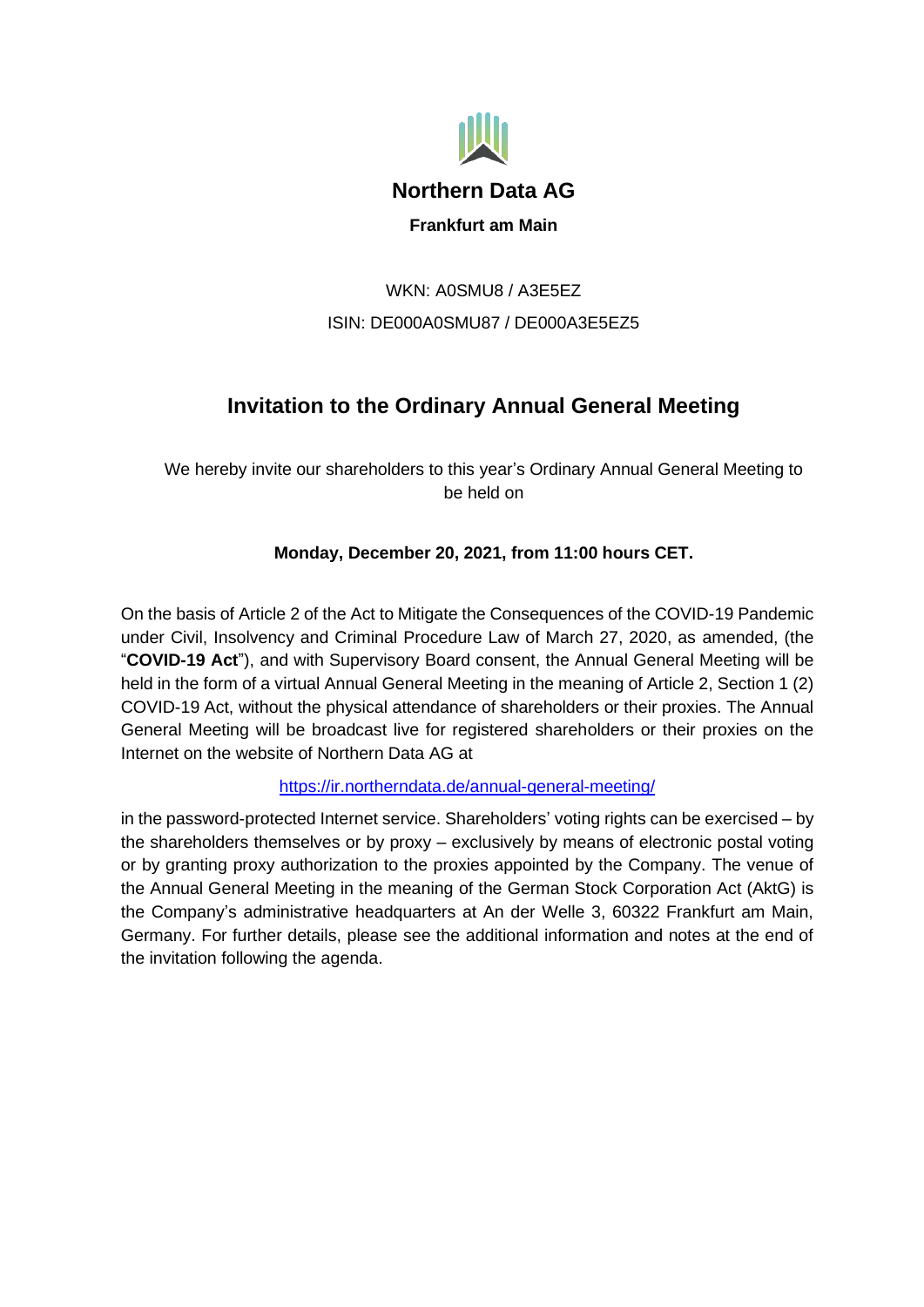**Minimum information pursuant to Section 125 (1) AktG in conjunction with Section 125 (5) AktG, Article 4 (1) and Table 3 of the Annex to Implementing Regulation (EU) 2018/1212** 

| <b>Type of information</b>                       | <b>Description</b>                                                                 |
|--------------------------------------------------|------------------------------------------------------------------------------------|
| A. Content of the communication                  |                                                                                    |
| 1. Unique identifier of the event                | NB2122021oHV                                                                       |
| 2. Nature of the communication                   | Invitation to the Annual General Meeting                                           |
|                                                  | [in the format set out in Implementing Regulation (EU)<br>2018/1212: NEWM]         |
| <b>B. Information about the issuer</b>           |                                                                                    |
| 1.ISIN                                           | DE000A0SMU87                                                                       |
|                                                  | DE000A3E5EZ5                                                                       |
| 2. Name of the issuer                            | Northern Data AG                                                                   |
| C. Information about the Annual General Meeting  |                                                                                    |
| 1. Date of the Shareholders' General Meeting     | December 20, 2021                                                                  |
|                                                  | [in the format set out in Implementing Regulation (EU)<br>2018/1212: 20211220]     |
| 2. Time of the Shareholders' General<br>Meeting  | 11:00 (CET)                                                                        |
|                                                  | [in the format set out in Implementing Regulation (EU)<br>2018/1212:<br>10:00 UTC] |
| 3. Nature of the Shareholders' General           | <b>Ordinary Annual General Meeting</b>                                             |
| Meeting                                          | [in the format set out in Implementing Regulation (EU)<br>2018/1212: GMET]         |
| 4. Venue of the Shareholders' General<br>Meeting | Virtual Annual General Meeting:                                                    |
|                                                  | https://ir.northerndata.de/annual-general-meeting/                                 |
|                                                  | In the meaning of the German Stock Corporation Act:                                |
|                                                  | Northern Data AG, An der Welle 3, 60322 Frankfurt am Main,<br>Germany              |
| 5. Recording date                                | November 29, 2021 (00:00 CET)                                                      |
|                                                  | [in the format set out in Implementing Regulation (EU)<br>2018/1212: 20211128]     |
| 6. Uniform Resource Locator (URL)                | https://ir.northerndata.de/annual-general-meeting/                                 |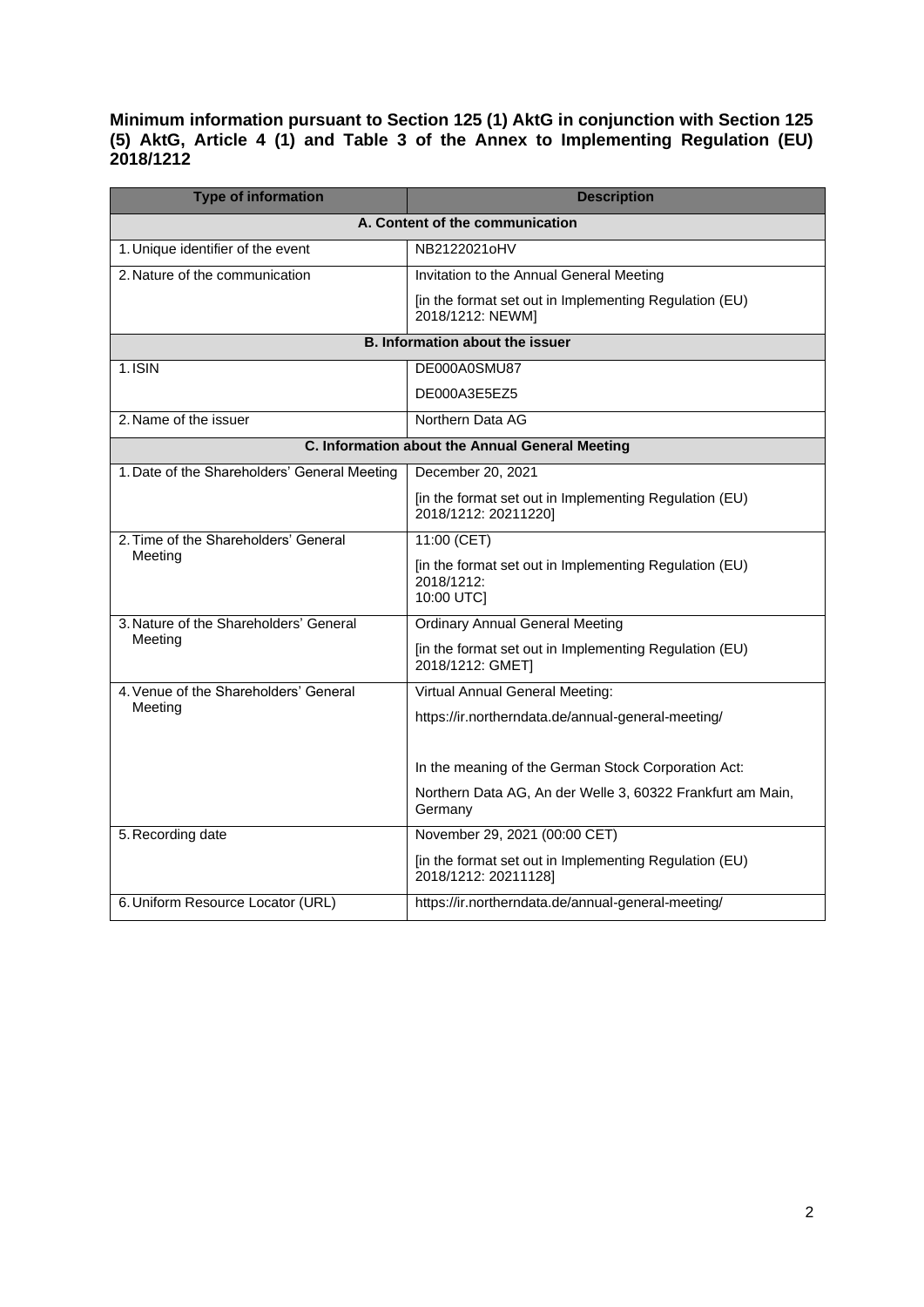## **I. Agenda**

**1. Presentation of the approved separate annual financial statements of Northern Data AG for the 2020 fiscal year, the approved consolidated financial statements and the Group management report for the 2020 fiscal year, and the report of the Supervisory Board**

The aforementioned documents are available on the Internet on the Northern Data AG website at

### <https://ir.northerndata.de/annual-general-meeting/>

and will continue to be available online for shareholders at the Annual General Meeting.

The Supervisory Board has already approved the separate annual financial statements and the consolidated financial statements prepared by the Management Board; the separate annual financial statements are thereby adopted. In accordance with statutory provisions, no resolution is planned for agenda item 1 for this reason.

## **2. Resolution concerning the approval of the conduct of office of the members of the Management Board for the fiscal year 2020**

The Management and Supervisory boards propose that the actions of the members of the Management Board holding office in the 2020 fiscal year be approved for this period.

## **3. Resolution concerning the approval of the conduct of office of the members of the Supervisory Board for the 2020 fiscal year**

The Management and Supervisory boards propose that the actions of the members of the Supervisory Board holding office in the 2020 fiscal year be approved for this period.

## **4. Election of the auditor of the separate and consolidated financial statements**

The Supervisory Board proposes that KPMG AG Wirtschaftsprüfungsgesellschaft, Berlin, be elected as the auditor of the separate and consolidated financial statements for the 2021 fiscal year.

## **5. Resolution concerning the cancellation of the Approved Capital 2021, the creation of a new Approved Capital 2021/II with the option to exclude subscription rights and the corresponding amendment to the Articles of Association**

By resolution of the Shareholders' General Meeting of April 28, 2021, the Management Board was authorized, with Supervisory Board consent, to increase the Company's share capital in the period up to April 27, 2026 by a total of up to EUR 7,939,853.00 by issuing new no-par value bearer shares on one or more occasions in return for cash capital contributions and/or non-cash capital contributions (Approved Capital 2021).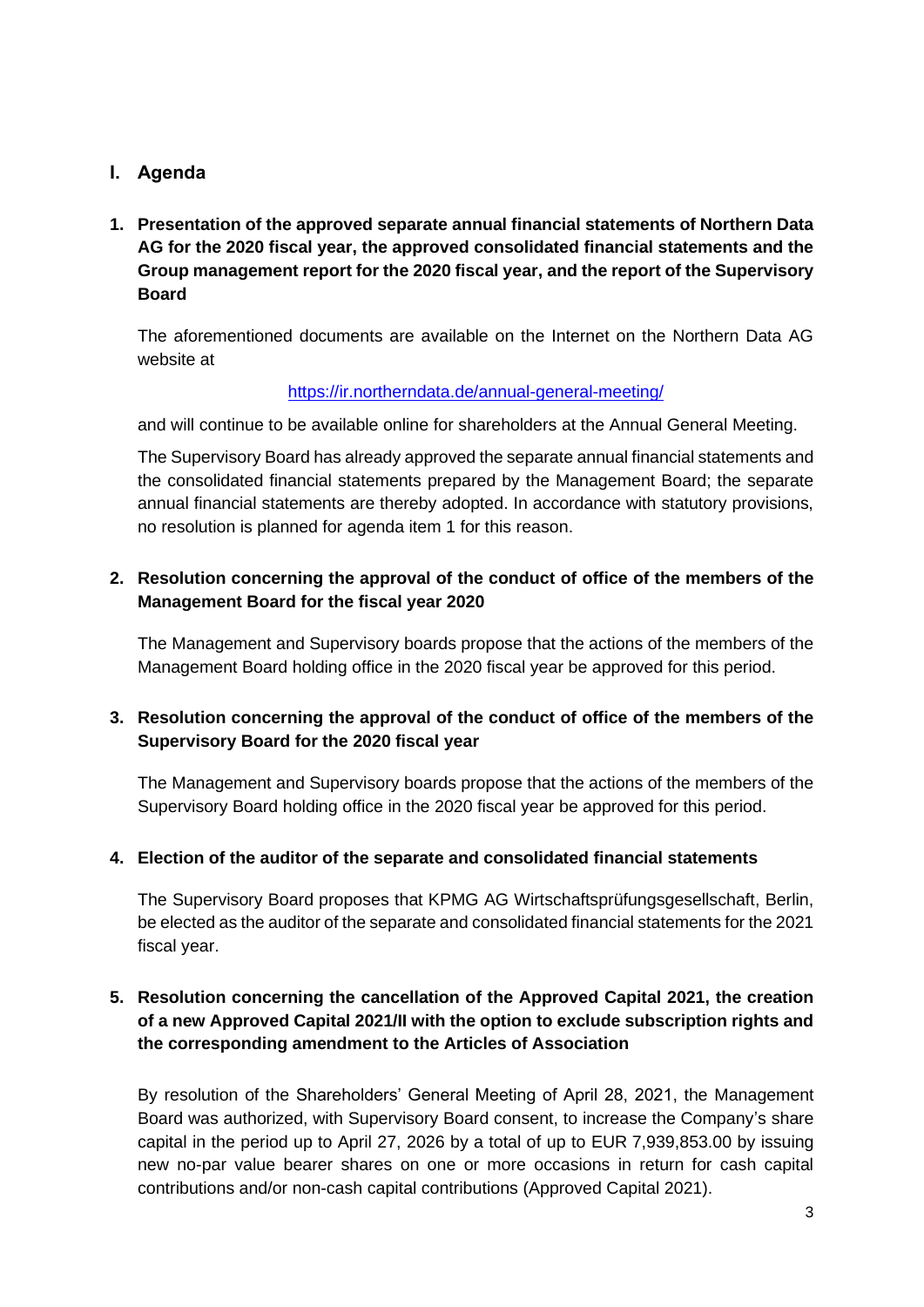The Approved Capital 2021 has already been largely utilized by (i) a capital increase against con-cash capital contributions under exclusion of shareholders' subscription rights in the nominal amount of EUR 2,306,294.00 for the acquisition of Decentric Europe B.V., which was approved by the Management Board, with Supervisory Board consent on the same day, on August 12, 2021, and whose implementation was entered in the commercial register on September 14, 2021, and (ii) a further capital increase against non-cash capital contributions under exclusion of shareholders' subscription rights in the nominal amount of EUR 4,490,142.00 for the acquisition of approximately 88.6% of the shares in Bitfield N.V., which was approved by the Management Board, with Supervisory Board consent on the same day, on October 19, 2021, and whose implementation was entered in the commercial register on November 2, 2021. The Approved Capital 2021 can thereby only be utilized to the extent of EUR 1,143,417.00. As a consequence, the realization of capital increases in the future on the basis of Approved Capital 2021 is only possible to a limited extent.

As of the date of the convening of the Annual General Meeting, the Company's share capital amounts to EUR 23,240,111.00.

In light of the Company's sustained high growth, the Management and Supervisory boards consider it expedient to enable the Company in the future to increase the share capital within reasonable limits at short notice by utilizing approved capital and, if necessary, to exclude the shareholders' subscription rights, in particular in order to be able to gain additional investors in the Company at short notice or, if the opportunity arises, to acquire strategic investments and other assets in return for the issue of shares in a manner that preserves liquidity. For this reason, the Approved Capital 2021/II remaining until the entry into effect of the Approved Capital 2021/II proposed for resolution under this agenda item is to be canceled and replaced by a new Approved Capital 2021/II based on the increased share capital.

The Management and Supervisory boards propose that the following resolution be adopted:

#### **a. Cancellation of the existing Approved Capital 2021**

The Approved Capital 2021 pursuant to Section 6.1 of the Articles of Association, including the authorization to utilize it, is to be canceled, to the extent that it still exists at this time, with effect as of the date on which the amendment to the Articles of Association approved under subsection c) of this agenda item 5 below (Approved Capital 2021/II) is entered in the Company's commercial register.

## **b. Creation of a new Approved Capital 2021/II with the possibility to exclude subscription rights**

The Management Board is to be authorized, with effect as of the date of entry in the commercial register of the amendment to the Articles of Association approved under subsection c) of this agenda item 5 below (Approved Capital 2021/II), to increase the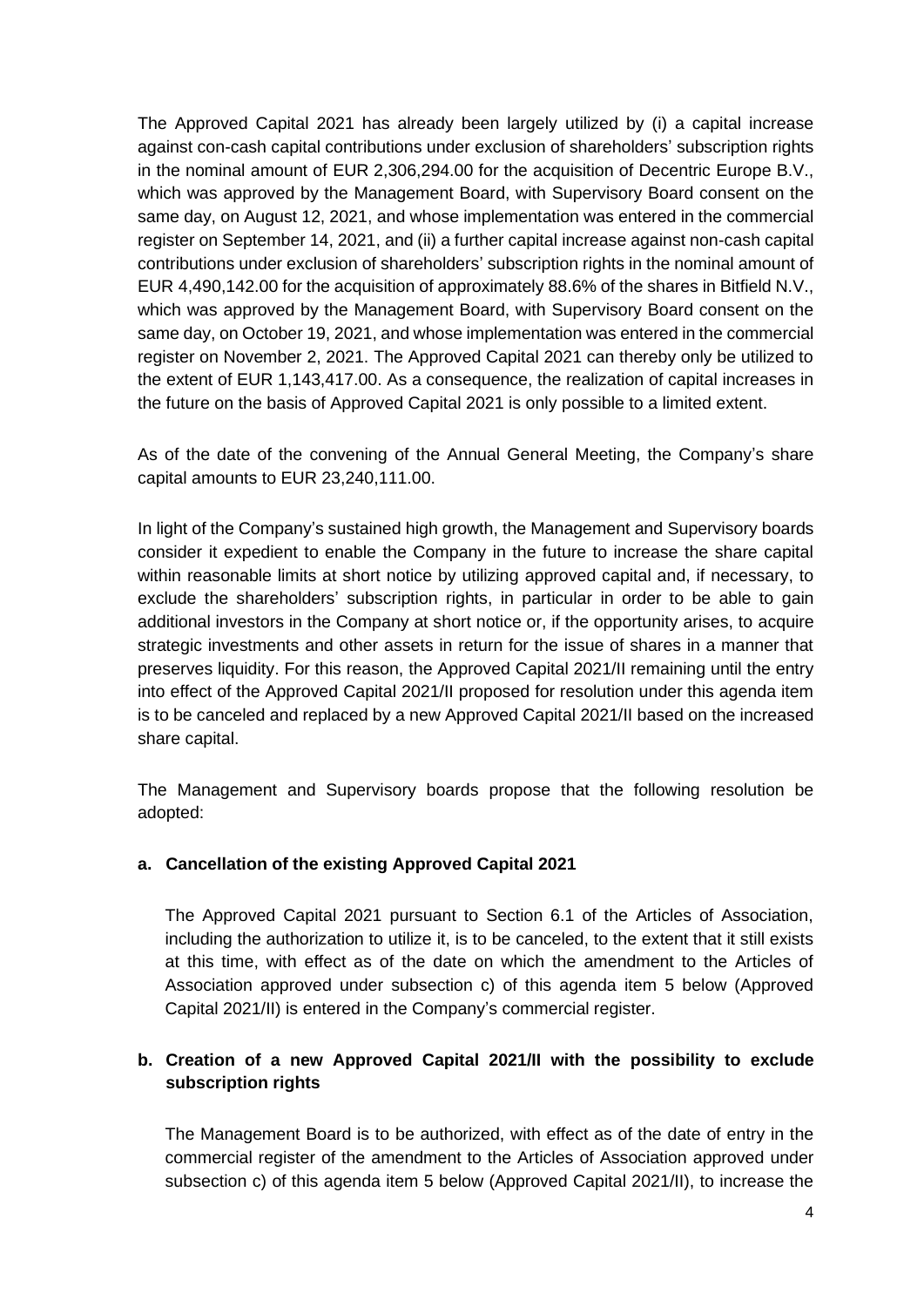Company's share capital in the period up to and including December 19, 2026, with Supervisory Board consent, in whole or in part by a total of up to EUR 11,620,055.00 by issuing new no-par value bearer shares on one or more occasions against cash capital contributions and/or non-cash capital contributions (Approved Capital 2021/II).

The shareholders are to be entitled to a subscription right, as a matter of principle. However, the Management Board is to be authorized, subject to the consent of the Supervisory Board, to exclude the shareholders' subscription rights in whole or in part in the following cases:

- (i) for capital increases against cash capital contributions if (i) shares in the Company are traded on the stock exchange (Regulated Market or Open Market or the successors to these segments), (ii) the pro rata amount of share capital attributable to the new shares issued with exclusion of subscription rights pursuant to Section 186 (3) Clause 4 AktG does not exceed 10% of the share capital existing at the time this authorization becomes effective and at the time this authorization is exercised, and (iii) the issue price of the new shares is not significantly lower than the stock market price of the Company's shares of the same class and rights already listed in the meaning of Section 203 (1) and (2), 186 (3) Clause 4 AktG. This maximum limit of 10% of the share capital is to include the pro rata amount of the share capital attributable to shares issued or sold during the term of this authorization up to the time of its exercise with the exclusion of subscription rights in direct or analogous application of Section 186 (3) Clause 4 AktG, insofar as such inclusion is required by law. This is to include shares that can be issued or are to be issued by the Company to service conversion or warrant rights or to fulfill conversion or warrant obligations arising from bonds with warrant and/or conversion rights or obligations, provided that the bonds conveying a corresponding conversion or warrant right, or conversion obligation, were issued during the term of this authorization up to the time of its exercise in corresponding application of Section 186 (3) Clause 4 AktG, under exclusion of shareholders' subscription rights. For the purposes of this authorization, the issue price in the event of an underwriting of the new shares by an issuing intermediary with a simultaneous obligation on the part of the issuing intermediary to offer the new shares for purchase to one or more third parties determined by the Company is to be the amount payable by the third party or parties;
- (ii) in the case of capital increases against non-cash capital contributions, in particular for the acquisition of companies, parts of companies and interests in companies, industrial property rights, such as patents, trademarks or related licenses, other product rights or other non-cash contributions, including receivables, bonds, convertible bonds and other financial instruments;
- (iii) to the extent necessary to grant the holders or creditors of bonds with warrant or conversion rights or obligations issued or to be issued by the Company or by a domestic or foreign company in which the Company directly or indirectly holds a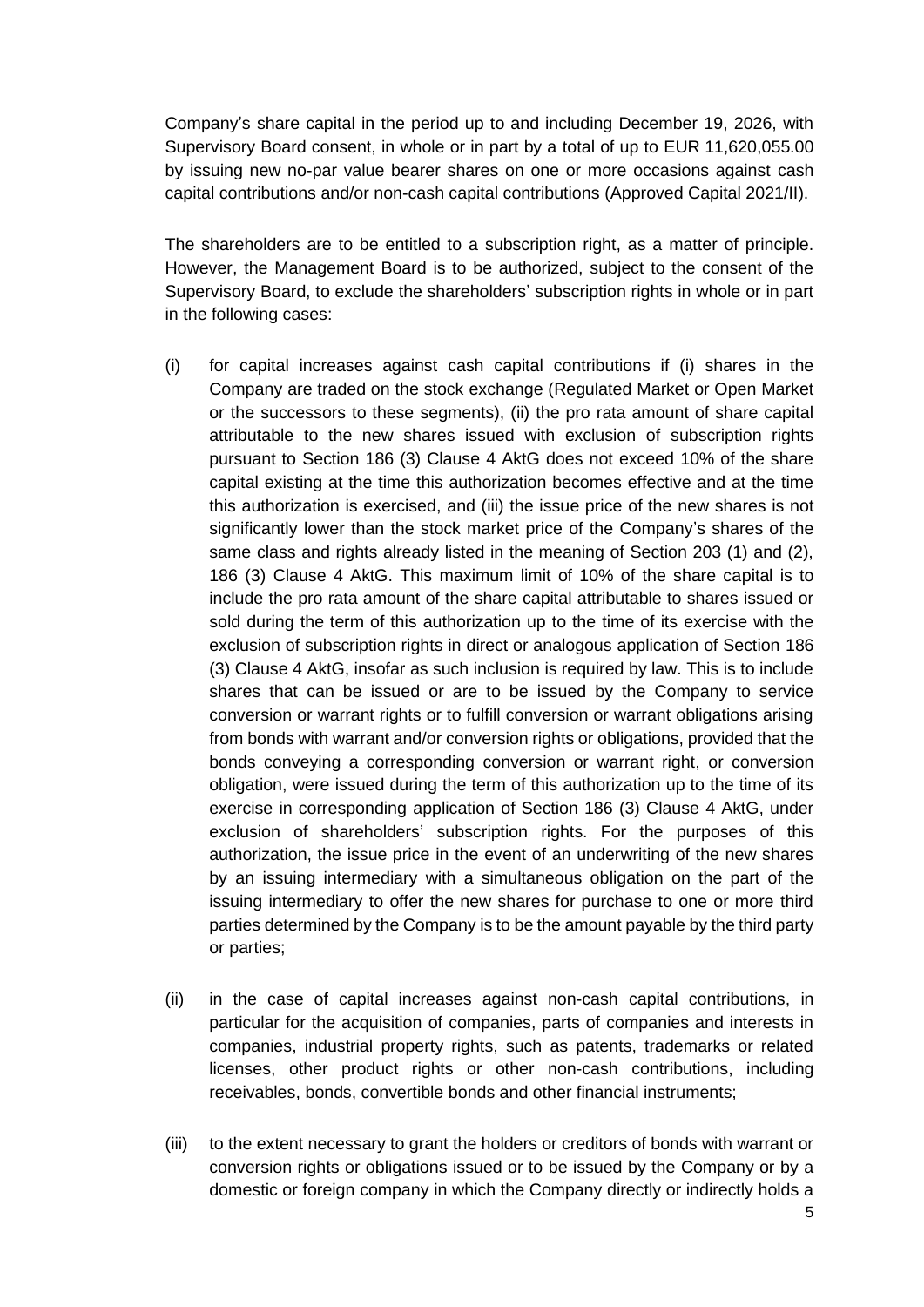majority of the votes and capital a subscription right to new shares to the extent to which they would be entitled after exercising their warrant or conversion right, or after fulfilling a warrant or conversion obligation;

(iv) for fractional amounts arising as a consequence of the subscription ratio.

The Management Board is to be authorized, with Supervisory Board consent, to determine the further content of the share rights and the other details of the capital increase and its implementation. The Management Board is to be authorized to determine that the new shares are to be assumed in whole or in part by a bank or a company operating in accordance with Section 53 (1) Clause 1 or Section 53b (1) Clause 1 or (7) of the German Banking Act (KWG) with the obligation to offer them to the shareholders for subscription in accordance with Section 186 (5) AktG.

The Supervisory Board is to be authorized to amend the Company's Articles of Association accordingly after the Authorized Capital 2021/II has been fully or partially utilized, or has expired, in particular with regard to the amount of the share capital and the number of existing no-par value shares.

## **c. Amendment of the Articles of Association**

Section 6.1 of the Company's Articles of Association shall be reworded as follows:

"6.1 The Management Board shall be authorized, with Supervisory Board consent, to increase the Company's share capital in the period up to December 19, 2026 (inclusive) in whole or in part by a total of up to EUR 11,620,055.00 by issuing new no-par value bearer shares on one or more occasions in return for cash capital contributions and/or non-cash capital contributions (Approved Capital 2021).

> The shareholders shall be entitled to a subscription right, as a matter of principle. However, the Management Board shall be authorized, subject to the consent of the Supervisory Board, to exclude the shareholders' subscription rights in whole or in part in the following cases:

> (i) for capital increases against cash capital contributions if (i) shares in the Company are traded on the stock exchange (Regulated Market or the Open Market or the successors to these segments), (ii) the pro rata amount of share capital attributable to the new shares issued under exclusion of subscription rights pursuant to Section 186 (3) Clause 4 AktG does not exceed 10% of the share capital existing at the time this authorization becomes effective and at the time this authorization is exercised, and (iii) the issue price of the new shares is not significantly lower than the stock market price of the Company's shares of the same class and rights already listed in the meaning of Section 203 (1) and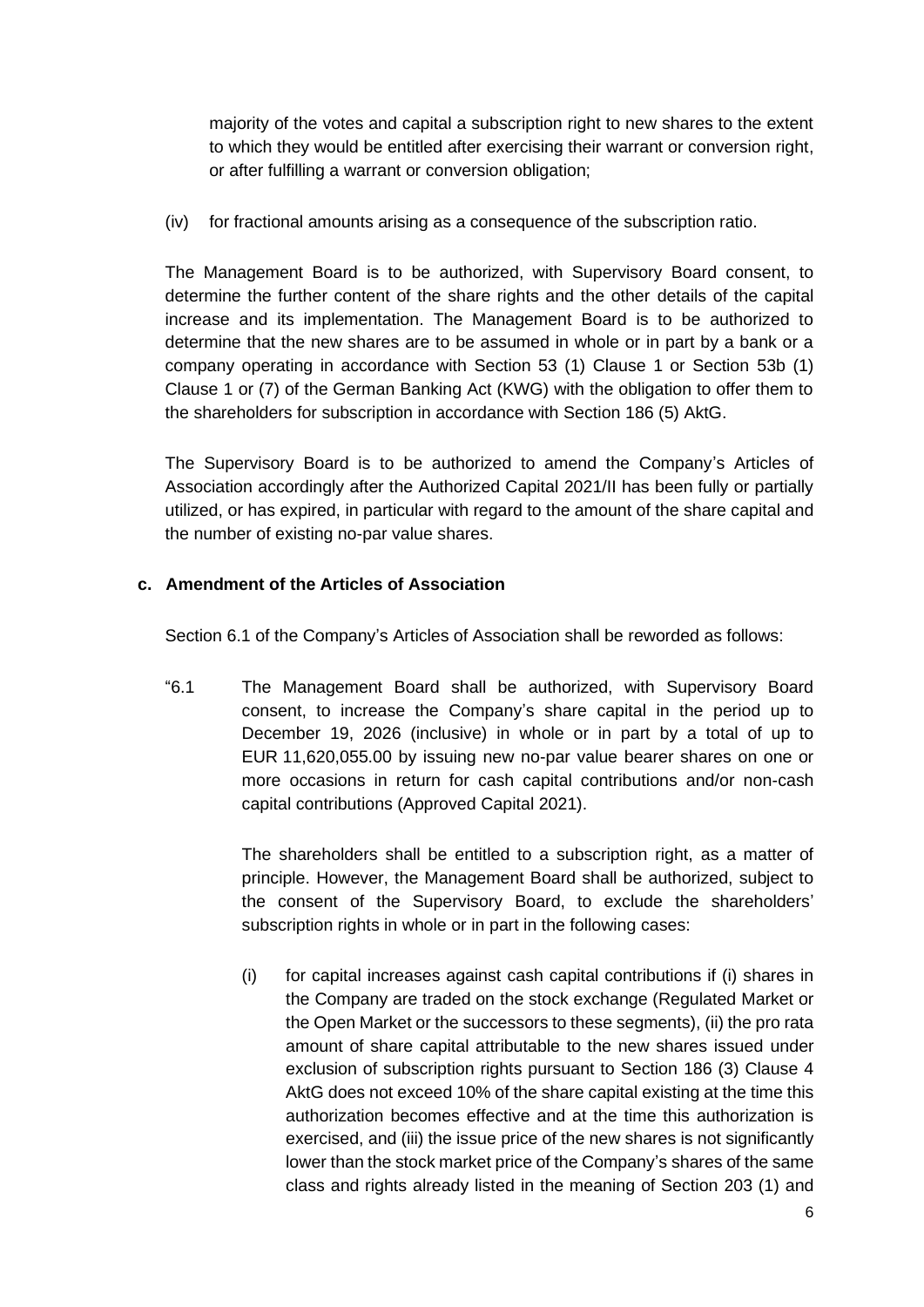(2), 186 (3) Clause 4 AktG. This maximum limit of 10% of the share capital shall include the pro rata amount of the share capital attributable to shares issued or sold during the term of this authorization up to the time of its exercise under exclusion of subscription rights in direct or analogous application of Section 186 (3) Clause 4 AktG, insofar as such attribution is required by law. This shall include shares that can be issued or are to be issued by the Company to service conversion or warrant rights or to fulfill conversion or warrant obligations arising from bonds with warrant and/or conversion rights or obligations, provided that the bonds conveying a corresponding conversion or warrant right or conversion obligation were issued during the term of this authorization up to the time of its exercise in corresponding application of Section 186 (3) Clause 4 AktG, under exclusion of shareholders' subscription rights. For the purposes of this authorization, the issue price in the event of an underwriting of the new shares by an issuing intermediary with a simultaneous obligation on the part of the issuing intermediary to offer the new shares for purchase to one or more third parties determined by the Company shall be the amount payable by the third party or third parties;

- (ii) in the case of capital increases against non-cash capital contributions, in particular for the acquisition of companies, parts of companies and interests in companies, industrial property rights, such as patents, trademarks or related licenses, other product rights or other non-cash contributions, including receivables, bonds, convertible bonds and other financial instruments;
- (iii) to the extent necessary to grant the holders or creditors of bonds with warrant or conversion rights or obligations, issued or to be issued by the Company or by a domestic or foreign company in which the Company directly or indirectly holds a majority of the votes and capital, a subscription right to new shares to the extent to which they would be entitled after exercising their warrant or conversion right, or after fulfilling a warrant or conversion obligation;
- (iv) for fractional amounts arising as a consequence of the subscription ratio.

The Management Board shall be authorized, with Supervisory Board consent, to determine the further content of the share rights and the other details of the capital increase and its implementation. The Management Board shall be authorized to determine that the new shares are to be assumed in whole or in part by a bank or a company operating in accordance with Section 53 (1) Clause 1 or Section 53b (1) Clause 1 or (7) of the German Banking Act (KWG) with the obligation to offer them to the shareholders for subscription in accordance with Section 186 (5) AktG.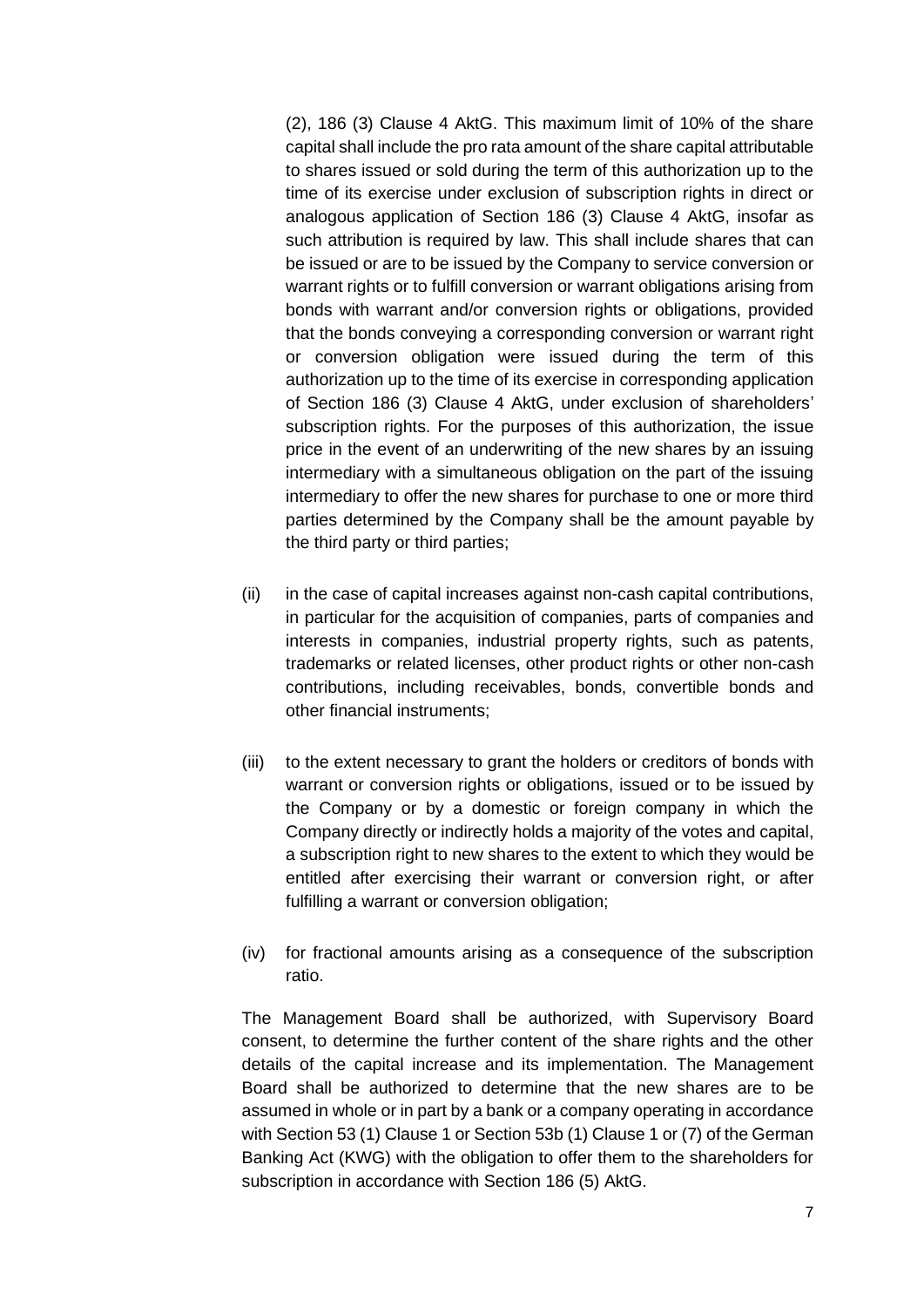The Supervisory Board shall be authorized to amend the Company's Articles of Association accordingly after the Authorized Capital 2021/II has been fully or partially utilized or has expired, in particular with regard to the amount of the share capital and the number of existing no-par value shares."

#### **d. Entry in the commercial register**

The Management Board shall be instructed to apply for registration of the cancellation of the Approved Capital 2021 and the creation of the new Approved Capital 2021/II with the proviso that the cancellation of the Approved Capital 2021 be registered only if it is ensured that the amendment of Section 6.1 of the Articles of Association be registered immediately thereafter.

**6. Resolution concerning the cancellation of the authorization to implement Stock Option Program 2021, the granting of a new authorization to implement a new Stock Option Program 2021/II, the amendment of Conditional Capital 2020/II/2021 to Conditional Capital 2020/II/2021/2021/II to service the Stock Option Program 2020, the Stock Option Program 2021 as well as the Stock Option Program 2021/II together with the corresponding amendment to the Articles of Association**

On April 28, 2021, the Shareholders' General Meeting authorized the Management Board, with Supervisory Board consent, to issue up to a total of 887,846 options to the Company's employees and members of its Management Board, as well as to members of the management bodies of affiliated companies, on one or more occasions until April 27, 2026, which entitle the acquirer to purchase new no-par value bearer shares in the Company in accordance with the option conditions (Stock Option Program 2021). To the extent that options are to be issued to members of the Company's Management Board, only the Company's Supervisory Board has been authorized in this context. Within the framework approved by the Annual General Meeting, the Management and Supervisory boards were authorized to determine the details of the option conditions.

The Company's Management Board (with Supervisory Board consent) and – insofar as the members of the Management Board are affected – the Company's Supervisory Board have utilized the authorization and set up a Stock Option Program 2021 in November 2021, which is to be implemented before the Company's Annual General Meeting on December 20, 2021 by issuing up to 854,929 stock options.

On the basis of the Stock Option Program 2020, the Company has issued or offered 701,024 stock options, of which, due to the expiry of stock options in the meantime, a maximum of 599,134 are currently still exercisable. The Stock Option Program 2020 was canceled with effect from the date of registration of the Conditional Capital 2020/II/2021 in the Company's commercial register, and is consequently no longer available for the issue of further stock options. Based on the Stock Option Program 2021, the Company intends to issue up to 854,929 additional stock options prior to the Company's Annual General Meeting on December 20, 2021. As a consequence, the Company's Stock Option Program 2021 is also only available to a limited extent. In order to be in a position to continue to offer an attractive stock option program to the Company's employees and to members of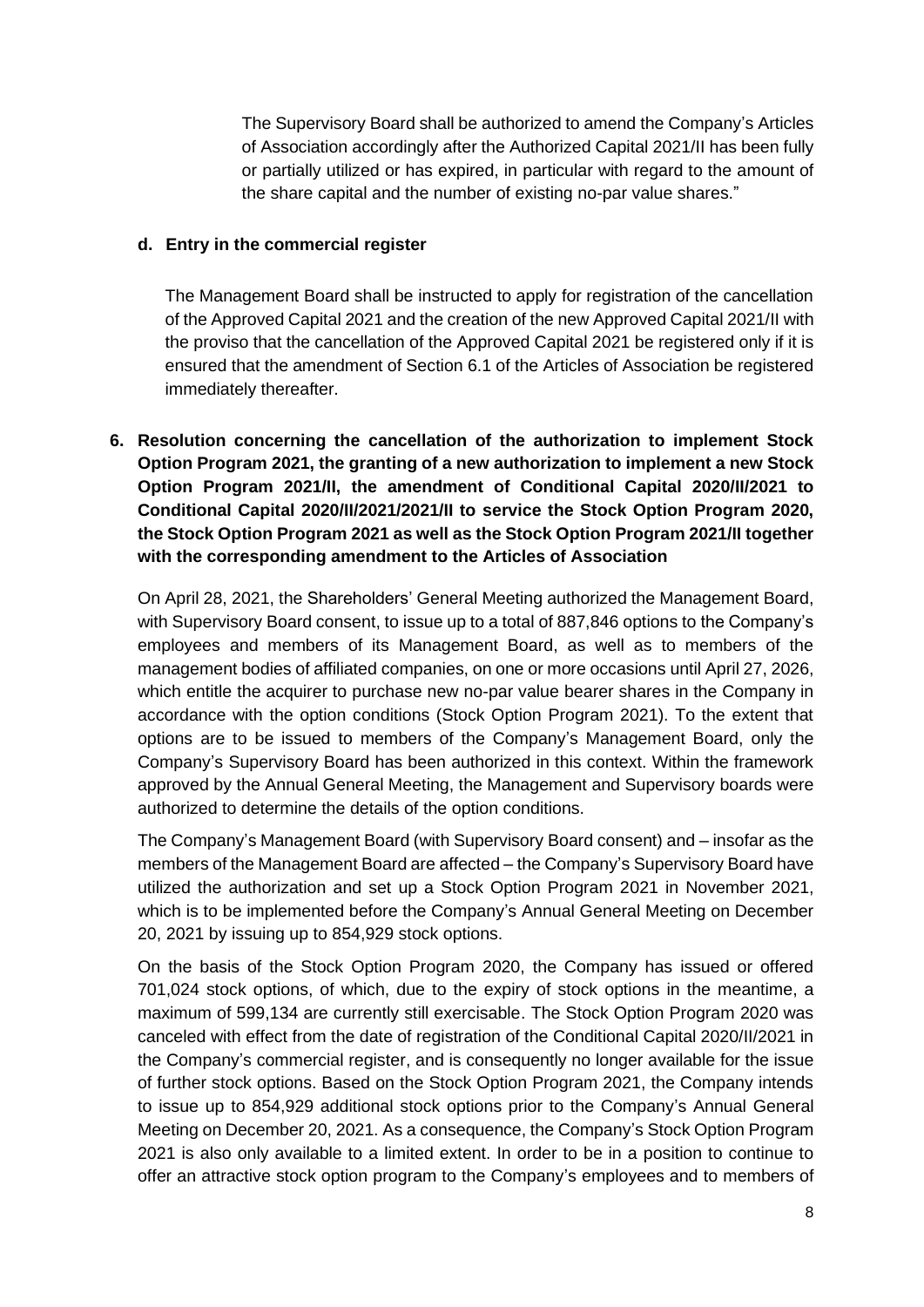its Management Board, as well as to members of the management bodies of affiliated companies, the Management and Supervisory boards propose that the following resolution be adopted:

## **a. Cancellation of the authorization to implement the Stock Option Program 2021**

The authorization approved by the Shareholders' General Meeting on April 28, 2021 under agenda item 2 to implement the Stock Option Plan 2021 shall, to the extent that no stock options have been issued or offered on the basis of the Stock Option Plan 2021 by that time, be canceled with effect as of the date on which the amendment to the Articles of Association approved below under subsection d. of this agenda item 6 (Conditional Capital 2020/II/2021/2021/II) is entered in the Company's commercial register.

## **b. Authorization to implement a Stock Option Program 2021**

With effect from the date of entry of the amendment to the Articles of Association approved under d. of this agenda item 6 (Conditional Capital 2020/II/2021/2021/II) in the Company's commercial register, the Management Board is to be authorized, with Supervisory Board consent, to issue up to a total of 869,948 options to current and future employees and to members of the Management Board, as well as to current and future employees and members of the management bodies of current or future affiliated companies, on one or more occasions until December 19, 2026 (inclusive), which shall entitle the acquirer in accordance with the option conditions to acquire new no-par value bearer shares in the Company (Stock Option Program 2021/II). To the extent that options are to be issued to members of the Company's Management Board, only the Supervisory Board is to be authorized to issue them.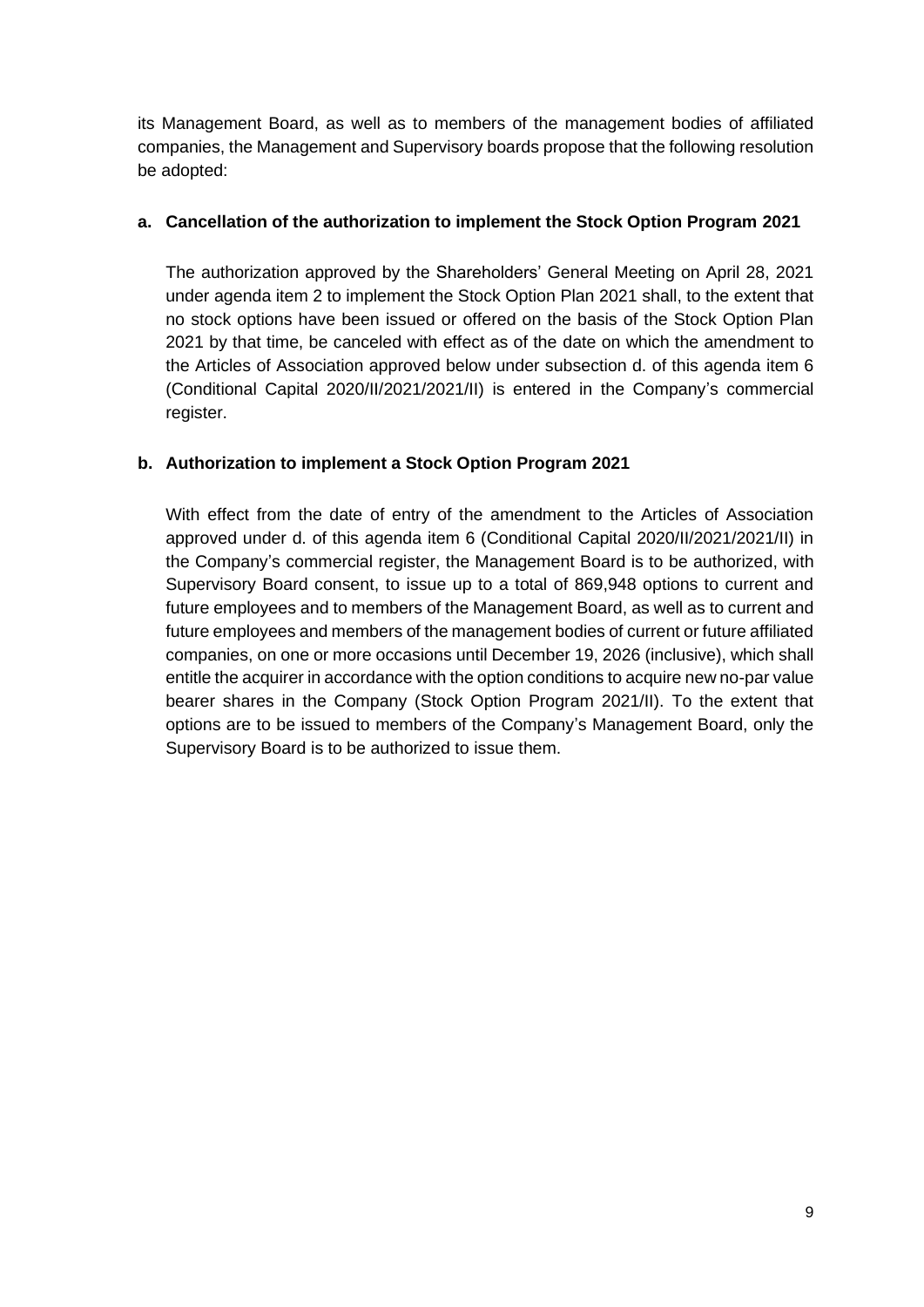The key features for the issue of the options are to be as follows:

aa. Group of beneficiaries/allocation of subscription rights

With a total volume of the maximum options available for issue of up to 869,948, the group of beneficiaries shall be composed as follows:

- (i) Current and future members of the Company's Management Board are to be entitled to up to 608,963 options.
- (ii) Up to 86,995 options are to be attributable to the Company's current and future employees.
- (iii) Up to 86,995 options are to be attributable to the current and future members of the management bodies of current and future affiliated companies of the Company.
- (iv) Current and future employees of current and future affiliated companies of the Company are to be entitled to up to 86,995 options.
- bb. Granting of options (acquisition periods) and issue date

Options can be offered for purchase to beneficiaries on a one-time basis or in multiple tranches until December 19, 2026 (inclusive), except during each 30 calendar day period (in each case, a "**Blocked Period**") prior to the publication of any annual consolidated financial statements of the Company or any half-year consolidated financial statements of the Company, with such Blocked Periods ending at the end of the day on which the Company publicly announces preliminary results relating to the financial statements yet to be published.

cc. Content of the option rights, exercise price, settlement

By exercising the options, no-par value bearer shares in the Company can be subscribed for at a ratio of 1:1 against payment of the exercise price. The strike price is to correspond to 100% of the market value of the Company's shares. The fair value is to be calculated as the unweighted, arithmetic mean of the prices for the Company's shares determined in the closing auction in XETRA® trading or a comparable successor system, or successor price, during the last ten stock exchange trading days prior to the issue of the option, albeit no less than EUR 1.00.

The options can be serviced from conditional capital to be created in the future, from existing or future approved capital, or existing shares. Alternatively, the beneficiary can be granted a cash settlement upon exercise of the option, at the Company's discretion. The cash settlement is to be calculated as the difference between the strike price and the unweighted arithmetic mean of the prices determined for one share in the Company in the closing auction in XETRA® trading or a comparable successor system, or successor price, on the ten stock exchange trading days prior to exercising the option.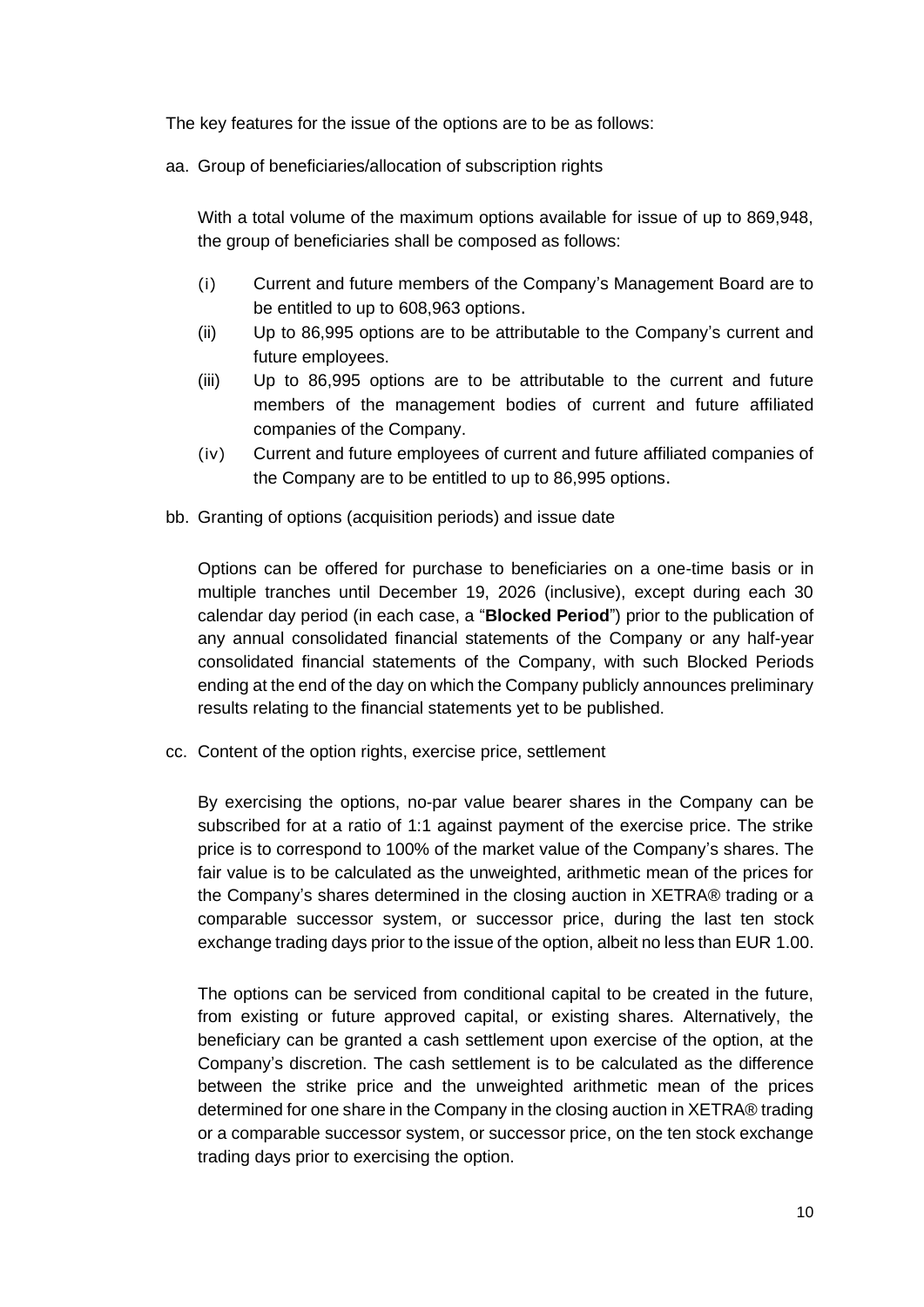In the event of a change of control, it can also be stipulated that the option holder can, at his or her election, exercise his or her option right upon exercise of the option subject to the proviso that, in lieu of performance, a cash settlement ("change of control cash settlement") is to be paid by the Company to the option holder in settlement of the option rights. The change of control cash settlement is to be calculated as the difference between the base price and the unweighted, arithmetic mean of the Company's prices determined in the closing auction in XETRA® trading or in a comparable successor system or successor price during the last ten stock exchange trading days prior to the change of control on which a price was determined for the Company's shares.

dd. Term of the options

The options issued under the Stock Option Program 2021/II can only be exercised within five years after they can be exercised for the first time.

ee. Waiting period for first-time exercise and exercise periods as well as performance target

The beneficiary can exercise the options as soon as at least four years have elapsed since they were issued (waiting period in the meaning of Section 193 (2) No. 4 AktG).

A further prerequisite for exercising the options is that certain performance targets defined below be met (performance target in the meaning of Section 193 (2) No. 4 AktG).

The performance targets are to be determined for the beneficiaries as follows:

The beneficiaries can exercise the options if the compound annual growth rate (CAGR) of revenue within the Group (the Northern Data Group) amounts to at least 25% over the reference period. The "Reference Period" is to comprise the Company's fiscal years commencing with the fiscal year preceding the fiscal year in which the issue date falls, and ending with the fiscal year preceding the fiscal year in which the waiting period expires.

In order to avoid insider violations, options cannot be exercised also after expiry of the waiting period, and without prejudice to compliance with the performance target, in each case during the period of 30 calendar days prior to the announcement of the Company's results, i.e. prior to the publication of consolidated financial statements or any consolidated half-year financial statements, with such Blocked Periods ending at the end of the day on which the Company publicly announces preliminary results relating to the financial statements yet to be published. In addition, the restrictions resulting from general legal provisions, particularly the German Securities Trading Act (WpHG), must be complied with.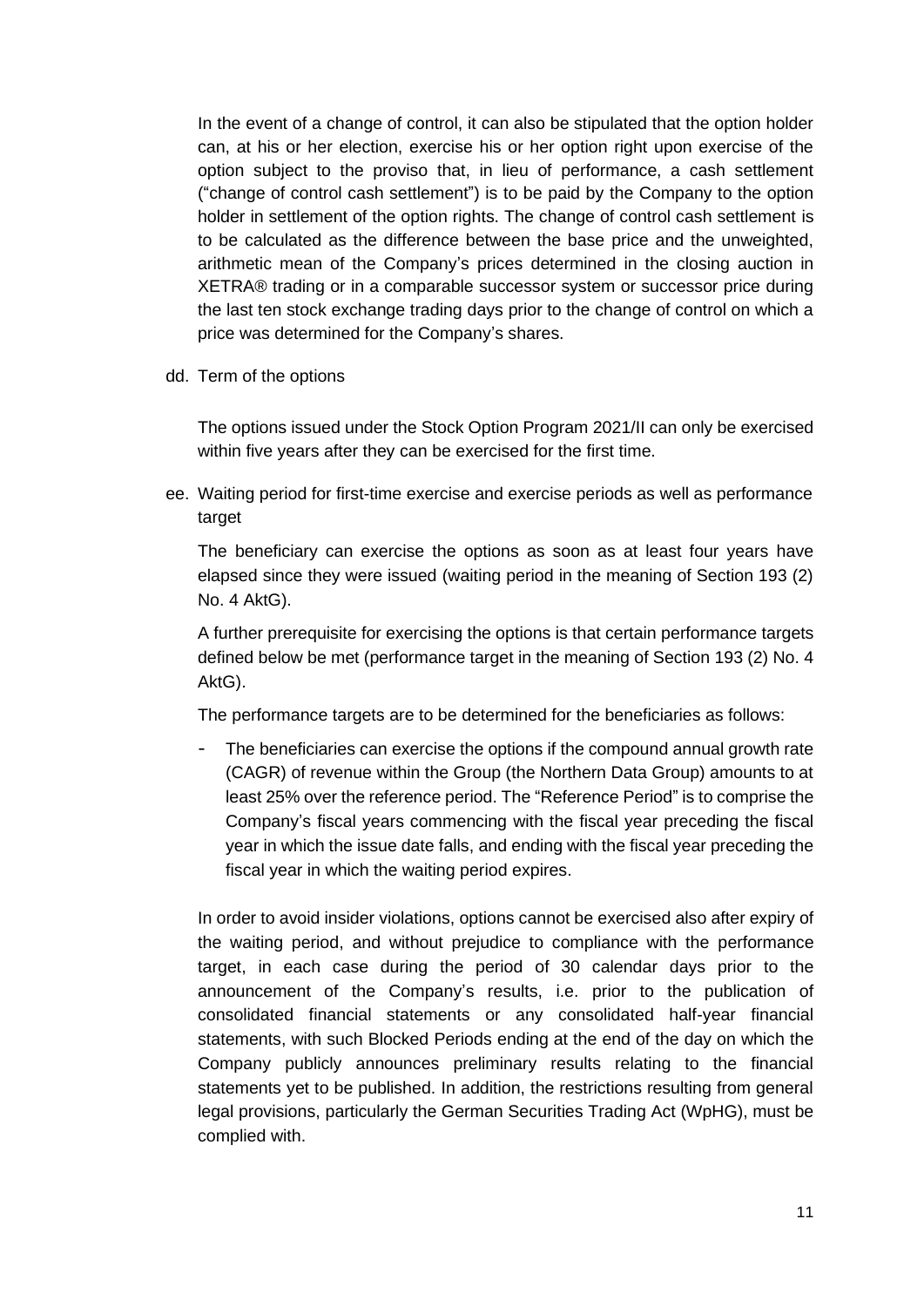ff. Non-transferability of options

Options cannot be transferred, pledged or otherwise encumbered – with the exception of inheritance.

gg. Expiry of the options ("Vesting Period")

Regulations concerning the expiry of subscription rights are to be provided for.

hh. Taxation of options

All taxes that may be incurred in connection with the granting or exercise of the options, in particular income tax (wage tax), church tax and solidarity surcharge, are to be borne by the beneficiary.

ii. Change of control

A change of control occurs when a natural person, legal entity or partnership, alone or together with other persons (including subsidiaries), acquires in rem more than 50% of the voting share capital of the Company outstanding as of the acquisition date. Any further changes of control following a first change of control is not to be taken into consideration.

jj. Further structuring (authorization)

The Management Board is to be authorized, with Supervisory Board consent – if the Management Board itself is affected, the Supervisory Board alone is to be authorized – to determine the further details of the structure of the Stock Option Program 2021/II. In particular, these are to include:

- the determination of the number of issued options attributable to an individual beneficiary or a group of beneficiaries,
- the regulations governing the treatment of options in special cases (e.g. maternity/paternity leave or parental leave of the beneficiary),
- the regulation concerning reasons for expiry,
- the adjustment of the share subscription/dilution protection in the event of capital measures, and change in the Company's legal form.
- kk. Management Board's reporting obligation

For each fiscal year, the Management Board is to report on the utilization of the Stock Option Program 2021/II, and on the options granted to the beneficiaries in this context, in the notes to the separate annual financial statements or in the annual report, in accordance with the relevant statutory provisions (Section 285 No. 9a HGB, Section 314 (1) No. 6a HGB, Section 160 (1) No. 5 AktG).

## **c. Amendment of the Conditional Capital 2020/II/2021**

The resolution of the Shareholders' General Meeting of December 30, 2019 concerning the creation of Conditional Capital in the amount of EUR 744,150.00 pursuant to Section 6.4 of the Articles of Association, as amended by resolution of the Shareholders' General Meeting of November 10, 2020 and further amended by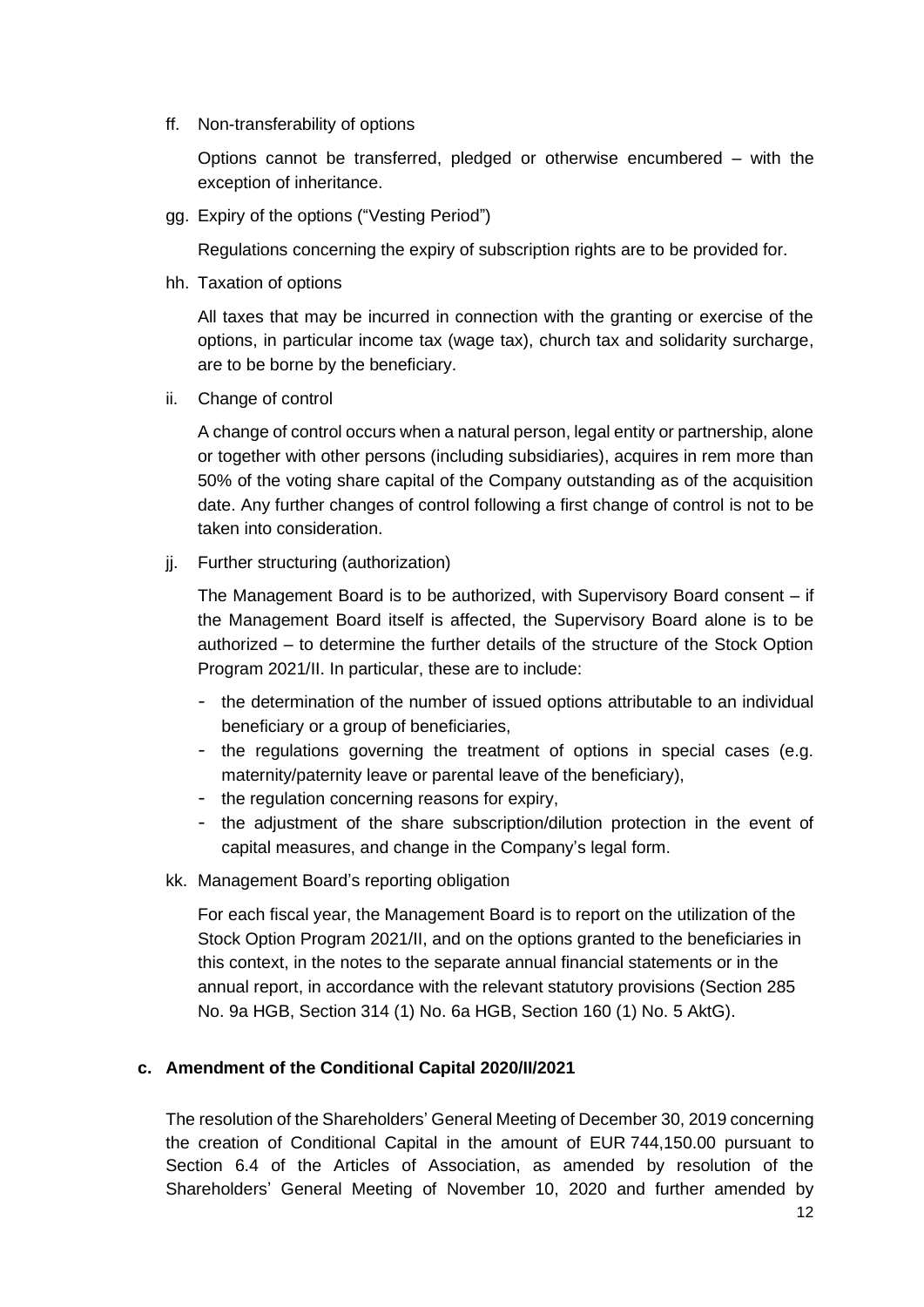resolution of the Shareholders' General of Shareholders of April 28, 2021, is to be amended with effect as of the date of entry of the amendment to the Articles of Association (Conditional Capital 2020/II/2021/2021/II) approved below under subsection d. of this agenda item 6 in the Company's commercial register as follows:

The Company's share capital is to be conditionally increased by EUR 2,324,011.00 by issuing up to 2,324,011 no-par value bearer shares (Conditional Capital 2020/II/2021/2021/II). The conditional capital increase is to serve exclusively to fulfill options that were issued on the basis of the authorization of the Shareholders' General Meeting on December 30, 2019 pursuant to agenda item 4 subsection a) / November 10, 2020 pursuant to agenda item 7 subsection a) until the entry of the Conditional Capital 2020/II/2021 in the Company's commercial register, or on the basis of the authorization of the Shareholders' General Meeting on April 28, 2021 pursuant to agenda item 6 b) until the Conditional Capital 2020/II/2021/2021/II is entered in the Company's commercial register or, on the basis of the authorization of the Shareholders' General Meeting of December 20, 2021 pursuant to agenda item 6, until December 19, 2026 (inclusive). The conditional capital increase is only to be implemented to the extent that the holders of the issued options exercise their right to subscribe for shares in the Company, and the Company utilizes this Conditional Capital 2020/II/2021/2021/II to settle the options. The issue of shares from the Conditional Capital 2020/II/2021/2021/II is to be effected at the issue price resulting from the respective authorization. The new shares are to be dividend-entitled from the beginning of the fiscal year in which they are created through the exercise of options.

The Supervisory Board is to be authorized to amend the wording of the Company's Articles of Association in accordance with the respective issue of subscription shares and to make all other related amendments to the Articles of Association that only affect their wording.

## **d. Amendment to the Articles of Association and authorization to amend the wording of the Articles of Association**

Section 6.4 of the Company's Articles of Association is to be reworded as follows:

"6.4 The Company's share capital shall be conditionally increased by EUR 2,324,011.00 by issuing up to 2,324,011 no-par value bearer shares (Conditional Capital 2020/II/2021/2021/II). The conditional capital increase shall serve exclusively to fulfill options that were issued (i) on the basis of the authorization of the Shareholders' General Meeting on December 30, 2019 pursuant to agenda item 4 subsection a) / November 10, 2020 pursuant to agenda item 7 subsection a) until the entry of the Conditional Capital 2020/II/2021 in the Company's commercial register or on the basis of the authorization of the Shareholders' General Meeting on April 28, 2021 pursuant to agenda item 6 b) until the Conditional Capital 2020/II/2021/2021/II is entered in the Company's commercial register, or (ii) on the basis of the authorization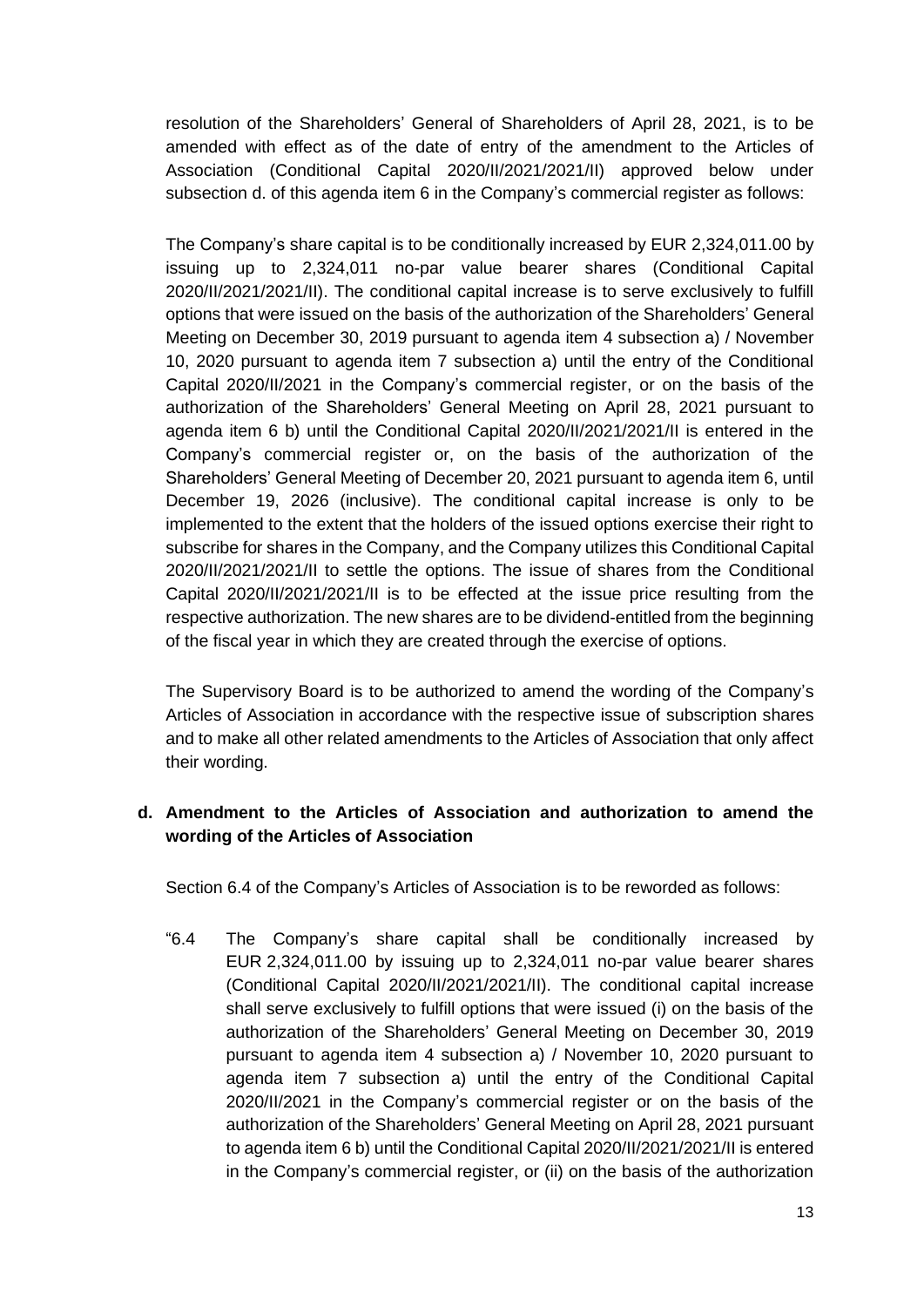of the Shareholders' General Meeting of December 20, 2021 pursuant to agenda item 6, until December 19, 2026 (inclusive). The conditional capital increase shall only be implemented to the extent that the holders of the issued options exercise their right to subscribe for shares in the Company, and the Company utilizes this Conditional Capital 2020/II/2021/2021/II to settle the options. The issue of shares from the Conditional Capital 2020/II/2021/2021/II shall be effected at the issue price resulting from the respective authorization. The new shares shall be dividend-entitled from the beginning of the fiscal year in which they are created through the exercise of options.

The Supervisory Board shall be authorized to amend the wording of the Company's Articles of Association in accordance with the respective issue of subscription shares, and to make all other related amendments to the Articles of Association that only affect their wording."

The authorizing resolution of the General Meeting of the Company's shareholders dated December 30, 2019, at that time still trading as Northern Bitcoin AG, together with the report, as well as the amending resolution of November 10, 2020, together with the related report, can be accessed from the time when the Annual General Meeting is convened as well as during the Annual General Meeting via the Company's website at https://ir.northerndata.de/annual-general-meeting/, together with the invitation to the Extraordinary General Meeting on December 30, 2019 under agenda item 4 / report on agenda item 4, or in the invitation to the Ordinary Annual General Meeting on November 10, 2020 under agenda item 7 / report on agenda item 7. The authorizing resolution of the General Meeting of the Company's shareholders dated April 28, 2021, together with the related report, can also be accessed from the time of the convening of the Annual General Meeting and also during the Annual General Meeting via the Company's website at https://ir.northerndata.de/annual-general-meeting/, where they are included in the invitation to the Extraordinary General Meeting on April 28, 2021 under agenda item 2 / report on agenda item 2. Upon request, a copy will be provided to each shareholder without delay and free of charge.

## **7. Resolutions concerning the amendments to the Articles of Association**

#### **a. Amendment of Section 2.1 of the Articles of Association (Company's purpose)**

Pursuant to Section 2.1 of the Articles of Association, the purpose of the Company comprises direct or indirect activities in the area of the development, manufacture and distribution of products and the rendering of services in the information technology area. The Company's purpose is to be amended to the effect that it is to also include the holding and purchase of products in the information technology area, particularly including cryptocurrencies, above all in order to enable the Company beyond doubt, including in the event of a change in the consensus algorithm for the mining of a cryptocurrency from a proof-of-work approach to a proof-of-stake approach, to purchase the coins required for the further generation of revenue or transaction validation, as the case may be, and to be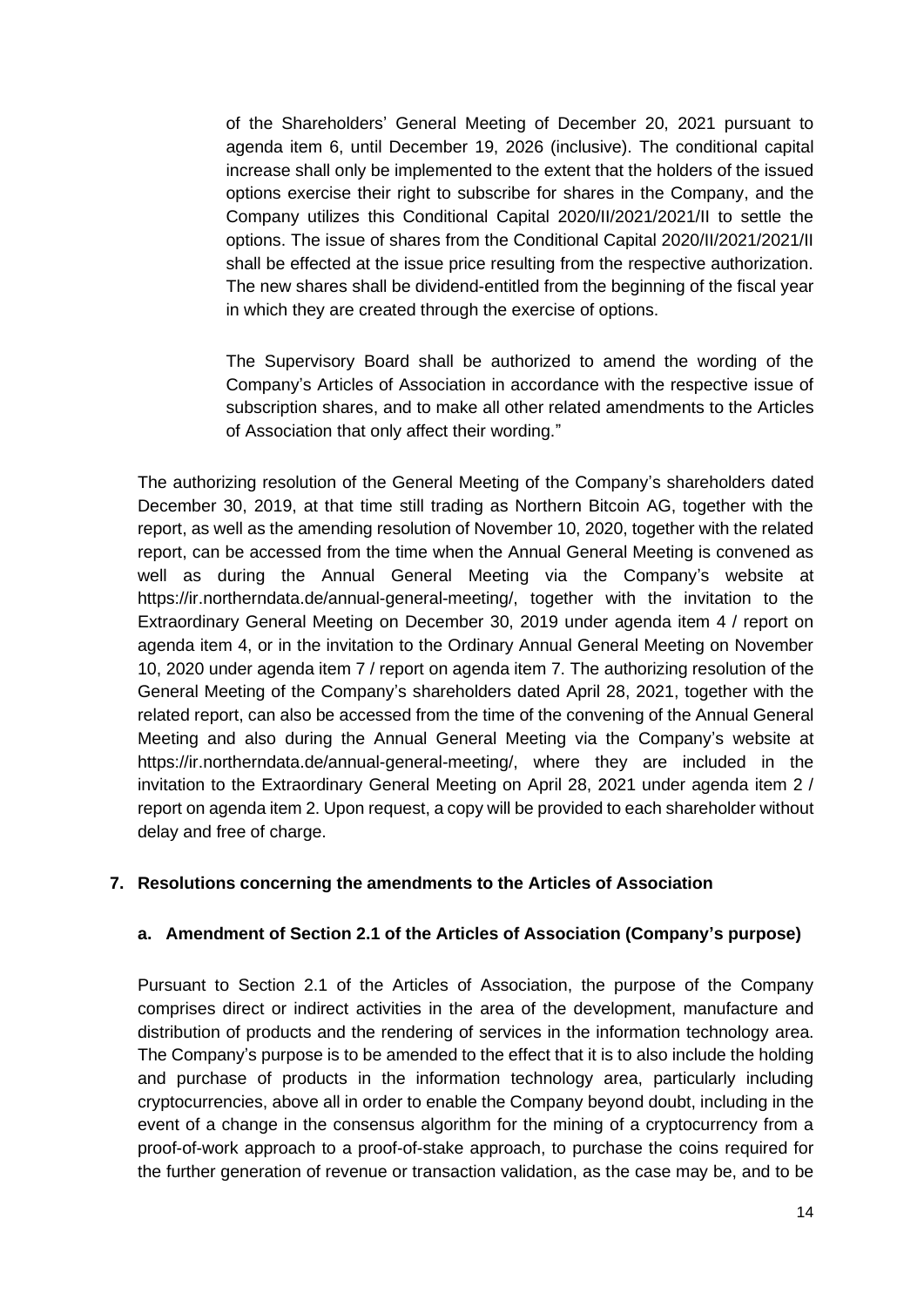able to decide flexibly at any time on the time of purchase or sale, or the holding period, of purchased or self-produced coins in the Company's best interest.

The Management and Supervisory boards consequently propose that the following resolution be adopted:

Section 2.1 of the Articles of Association is to be amended as follows:

*"2.1 The purpose of the Company shall comprise direct or indirect activities in the area of developing, manufacturing, acquiring, holding and distributing products (including those based on distributed ledger technologies) and the rendering of services in the area of information technology, insofar as these does not require permits from the German Federal Financial Supervisory Authority (BaFin)."*

# **b. Amendment of Section 18.1 of the Articles of Association (Supervisory Board remuneration)**

The Management and Supervisory boards again propose to the Annual General Meeting an increase in the fixed remuneration of the Supervisory Board from currently EUR 30,000 to an amended level of EUR 60,000. The year 2021, in which the Supervisory Board has again held a total of 24 meetings to date, has shown that even the increased remuneration in 2020 fails to match the high level of professional, time and personal demands placed on members of the Company's Supervisory Board. This applies especially as the members of the Supervisory Board do not receive a separate attendance fee in addition to their fixed remuneration, which at comparable companies lies in the region of EUR 1,000 per meeting. In light of the Company's expected growth and the resultant high number of meetings, it is consequently appropriate to further raise the level of remuneration of the Supervisory Board again in order to be able to continue to attract qualified and committed Supervisory Board members to the Company in the future.

The Management and Supervisory boards propose that the following resolution be adopted:

Section 18.1 of the Articles of Association is to be amended as follows:

*"18.1 In addition to the reimbursement of their expenses, the members of the Supervisory Board shall receive fixed remuneration that shall amount to EUR 60,000.00 for an individual member, and to twice this amount for its Chair, and to 1.5 times this amount for its Deputy Chair. The Supervisory Board compensation shall be payable as of the end of a fiscal year."*

The new remuneration regulation shall apply for the first time for the fiscal year that commenced on January 1, 2021.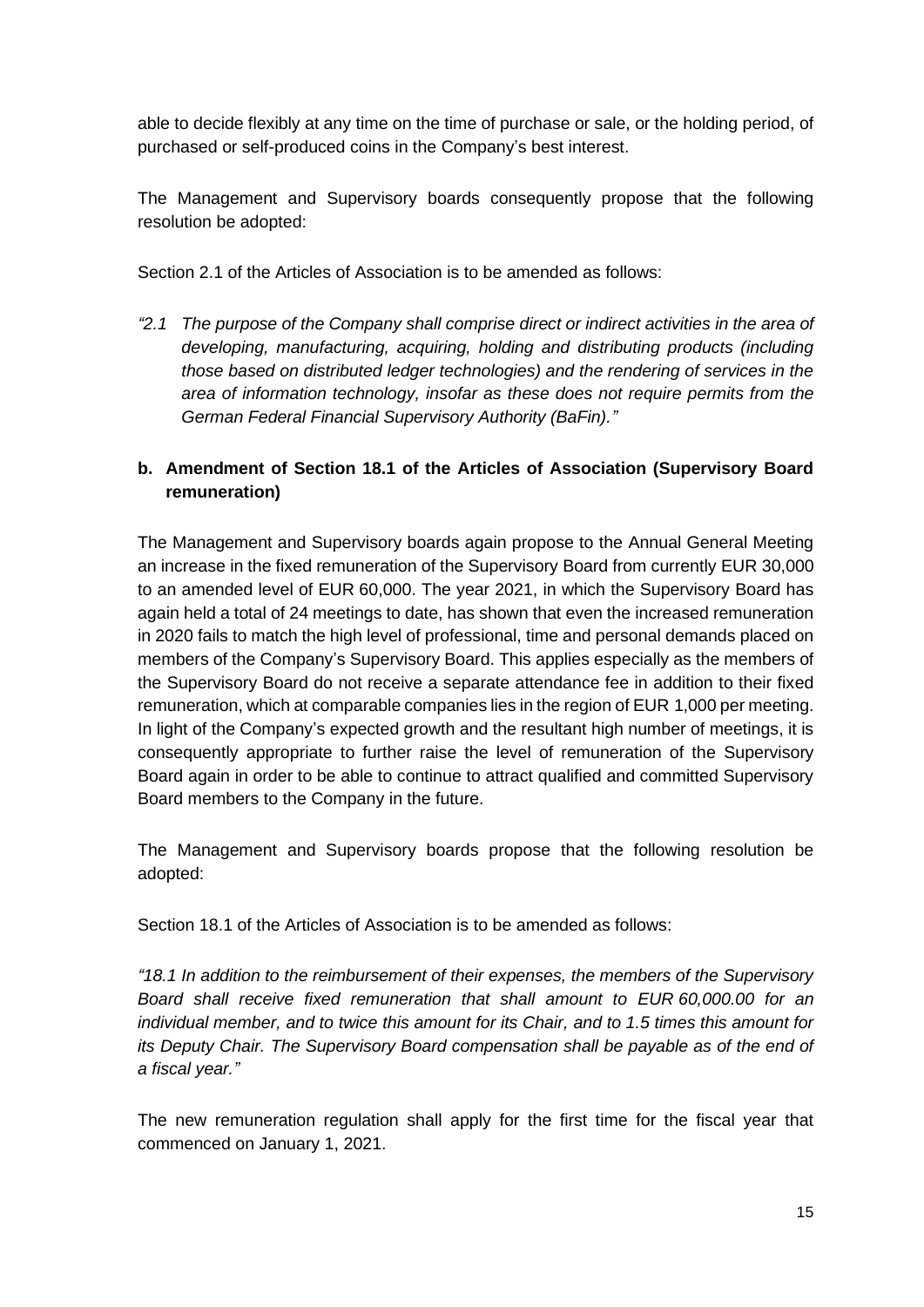## **II. Management Board reports**

## **1. Report of the Management Board on agenda item 5 concerning the exclusion of subscription rights as part of Approved Capital 2021/II pursuant to Section 203 (2) Clause 2 AktG in conjunction with Section 186 (4) Clause 2 AktG**

#### a. Introduction

Pursuant to Section 203 (2) Clause 2 AktG in conjunction with Section 186 (4) Clause 2 AktG, the Management Board has submitted a written report concerning agenda item 5. The report is available on the Internet at https://ir.northerndata.de/annual-general-meeting/ from the day on which the Annual General Meeting is convened. The report is announced as follows:

Under agenda item 5, the Management and Supervisory boards propose the cancellation of the existing Approved Capital 2021 and the creation of a new Approved Capital 2021/II in the amount of EUR 11,620,055.00.

The Approved Capital 2021 has already been largely utilized by (i) a capital increase against con-cash capital contributions under exclusion of shareholders' subscription rights in the nominal amount of EUR 2,306,294.00 for the acquisition of Decentric Europe B.V., which was approved by the Management Board, with Supervisory Board consent on the same day, on August 12, 2021 and whose implementation was entered in the commercial register on September 14, 2021, and (ii) a further capital increase against non-cash capital contributions under exclusion of shareholders' subscription rights in the nominal amount of EUR 4,490,142.00 for the acquisition of approximately 88.6% of the shares in Bitfield N.V., which was approved by the Management Board, with Supervisory Board consent on the same day, on October 19, 2021 and whose implementation was entered in the commercial register on November 2, 2021. The volume of Approved Capital 2021 that can thereby still be utilized amounts to just EUR 1,143,417.00. As a consequence, the realization of capital increases in the future on the basis of Approved Capital 2021 is only possible to a limited extent.

As of the date of the convening the Annual General Meeting, the Company's share capital amounts to EUR 23,240,111.00.

In light of the Company's continued high growth, the Management and Supervisory boards consider it expedient to continue to enable the Company, within reasonable limits, to increase the share capital at short notice by utilizing approved capital and, if necessary, to exclude shareholders' subscription rights. For this reason, the Approved Capital 2021/II remaining until the entry into effect of the Approved Capital 2021/II proposed for resolution under this agenda item is to be canceled, and is to be replaced by a new Approved Capital 2021/II based on the increased share capital.

The Approved Capital 2021/II is intended to restore the Company's flexibility to take advantage of financing opportunities in order to seize business opportunities and to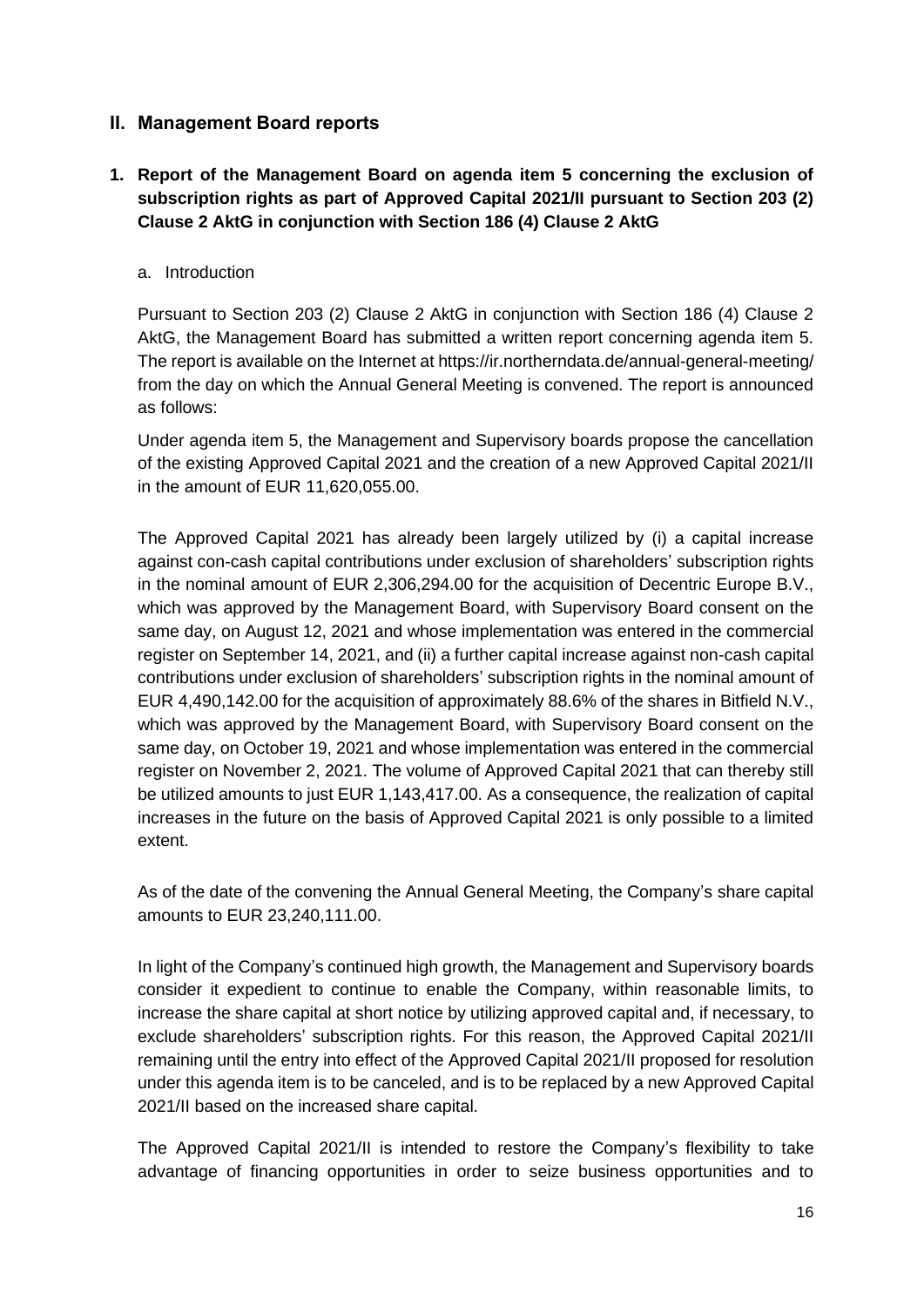strengthen its equity base. Adequate capitalization and financing forms an essential basis for the Company's further development and growth. The issuance of new shares as part of a capital increase will increase the Company's equity capital and thereby also its scope for maneuver for the Company's further growth, as well as for borrowing.

In the event of a capital increase utilizing Approved Capital 2021/II, shareholders must be granted subscription rights, as a matter of principle. This can also be executed in whole or in part by way of indirect subscription rights. The Management Board, however, is to be authorized, subject to the consent of the Supervisory Board, to exclude the subscription right in certain cases.

### b. Exclusion of subscription rights for capital increases of up to 10%

Shareholders' subscription rights can be excluded, particularly in the case of cash capital increases, in respect of up to 10% of the share capital existing at the time the authorization becomes effective or is exercised, if the issue price of the new shares is not significantly lower than the stock market price of the Company's shares of the same class and rights already listed (Section 186 (3) Clause 4 AktG, simplified exclusion of subscription rights). As the authorization resolution expressly stipulates that the 10% limit also cannot be exceeded at the time when the authorization is exercised, it is to be ensured that the 10% limit will not be exceeded also in the event of a capital reduction. Shares issued or sold with simplified exclusion of subscription rights in direct or analogous application of Section 186 (3) Clause 4 AktG during the term of this authorization up to the time of its exercise are to be counted towards the 10% limit, insofar as such an attribution is required by law. This is to include shares that can be issued or are to be issued by the Company to service conversion or warrant rights, or to fulfill conversion or warrant obligations, arising from bonds with warrant and/or conversion rights or obligations, provided that the bonds conveying a corresponding conversion or warrant right, or conversion obligation, were issued during the term of this authorization up to the time of its exercise in corresponding application of Section 186 (3) Clause 4 AktG, under exclusion of shareholders' subscription rights.

The possibility of being able to exclude shareholders' subscription rights with regard to cash capital increases not exceeding 10% of the share capital puts the Company in a position to respond flexibly to favorable capital market situations arising at short notice in order to raise new funds for corporate financing, without the requirement of a subscription offer lasting for at least 14 days, and to be able to place the new shares with institutional investors.

The simplified exclusion of subscription rights is a standard case provided for by law where shareholders' subscription rights can be excluded. The restriction to 10% of the share capital existing at the time when the authorization becomes effective, or is exercised, takes into consideration the shareholders' requirement for protection with regard to a dilution of their shareholding on a pro rata basis. Shareholders who wish to maintain their shareholding quota can prevent the reduction of their shareholding quota by realizing additional purchases via the stock exchange. In the case of the simplified exclusion of subscription rights, it is mandatory that the issue price of the new shares is not significantly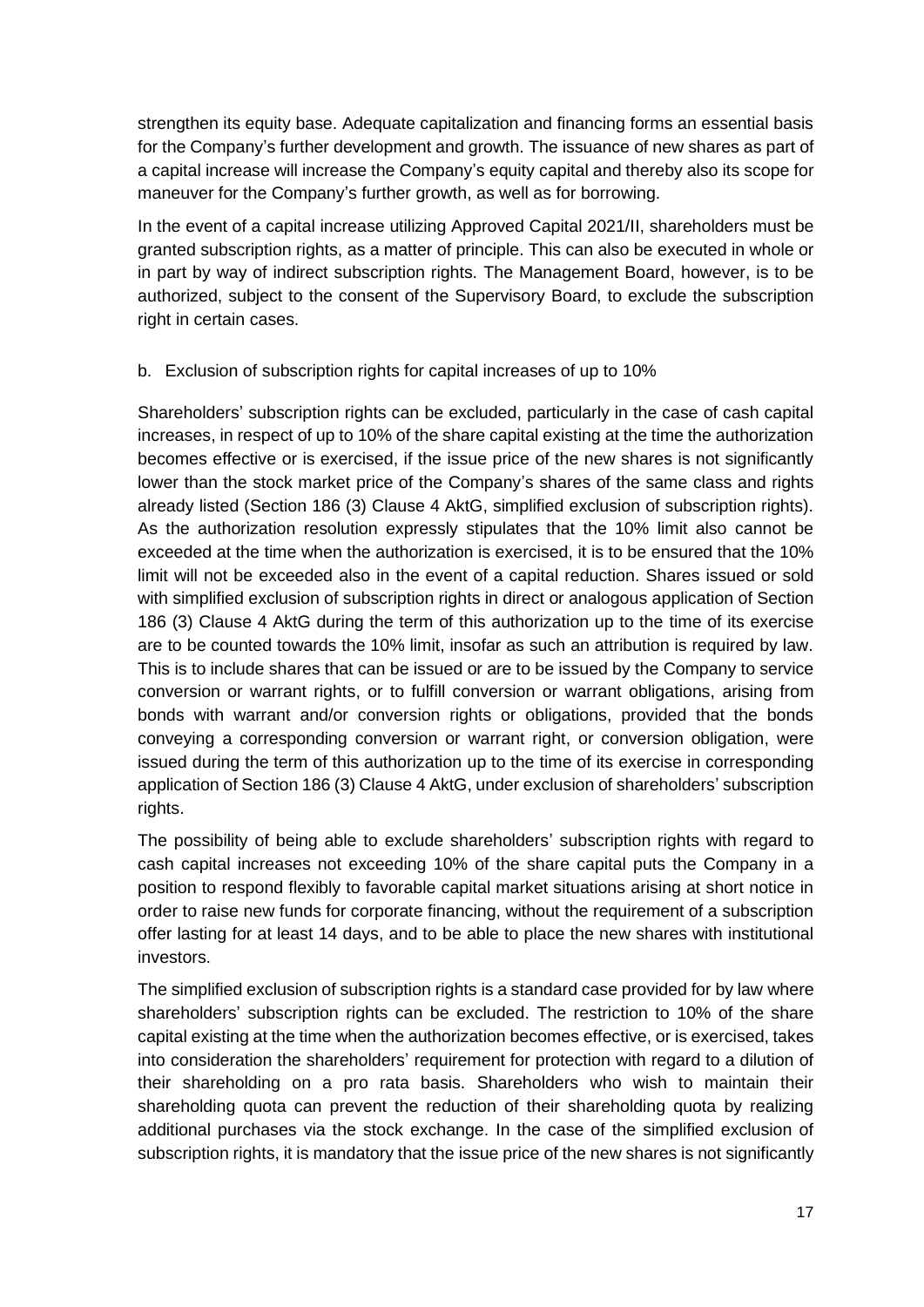lower than the stock market price. This takes into consideration the shareholders' requirement for protection against a dilution of the value of their shareholding.

## c. Exclusion of subscription rights in the case of non-cash capital contributions

It remains the case that the subscription right can be excluded in the case of capital increases against non-cash capital contributions, in particular for the acquisition of companies, parts of companies and interests in companies, industrial property rights, such as patents, trademarks or related licenses, other product rights or other non-cash contributions, including receivables, bonds, convertible bonds and other financial instruments. This is intended to enable the Company to respond flexibly to opportunities that arise on national and international markets, in particular for the acquisition of companies, parts of companies or interests in companies, as well as in relation to offers for business combinations. Particularly in the context of acquisitions of companies or shareholdings, a variety of reasons exist for granting sellers shares, or only shares, rather than a purchase price consideration consisting exclusively of cash. In particular, the Company's liquidity can be conserved in this manner, and the seller(s) can participate in future share price appreciation potential. This potentially enhances the Company's competitive opportunities in the event of acquisitions. The Company does not suffer any disadvantage as a consequence, as the issue of shares against non-cash capital contributions presupposes that the value of the non-cash capital contribution stands in reasonable proportion to the value of the shares. When exercising the authorization, the Company's Management Board will carefully review the valuation relationship between the Company and the acquired equity interest or company and, in the best interests of the Company and its shareholders, determine the issue price of the new shares and the other terms and conditions of the share issue.

#### d. Exclusion of subscription rights for bonds

The authorization to exclude subscription rights in favor of the holders of bonds with warrant or conversion rights or obligations issued by the Company or its Group companies is to serve the purpose of not having to reduce the warrant or conversion price in accordance with the so-called dilution clauses of the warrant or conversion conditions in the event that this authorization is exercised. Rather, it should also be possible to grant the holders of bonds with warrant or conversion rights or obligations a subscription right to the extent to which they would be entitled after exercising the warrant or conversion right or after fulfilling the warrant or conversion obligation. The authorization is to give the Management Board the opportunity to choose between the two alternatives when utilizing Approved Capital 2021/II, carefully weighing the interests involved.

## e. Exclusion of subscription rights for fractional amounts

Furthermore, the Management Board is to be authorized, with the approval of the Supervisory Board, to exclude subscription rights in order to avoid fractional amounts. Fractional amounts can result from the size of the respective volume of the capital increase and the determination of a practicable subscription ratio. The proposed exclusion of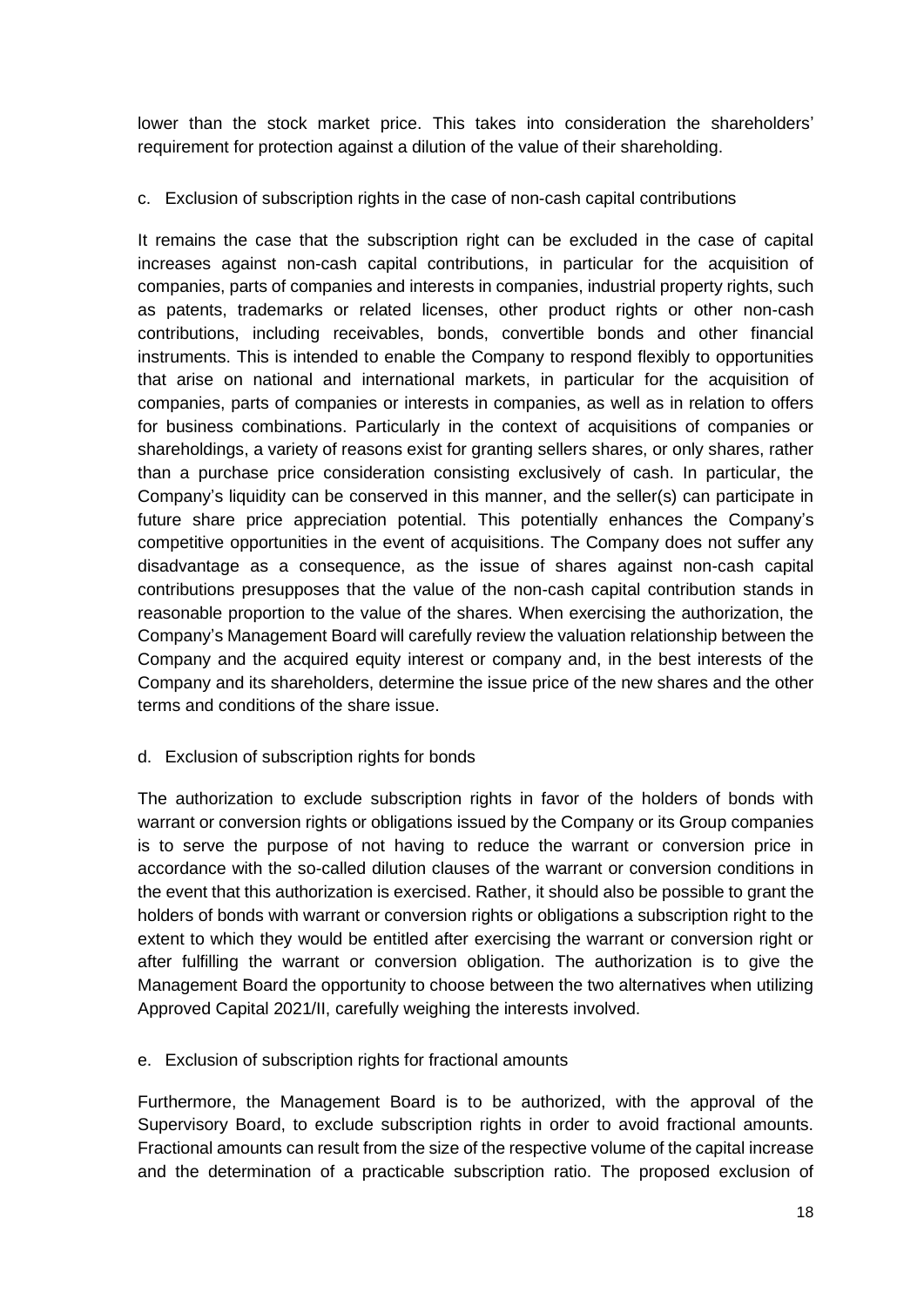subscription rights for fractional amounts allows for a clean subscription ratio and thereby facilitates the settlement of the issue. The fractions of shares excluded from the shareholders' subscription rights is to be utilized in the best possible manner for the Company.

Having considered all of the aforementioned circumstances, the Management Board, in agreement with the Supervisory Board, considers the authorizations to exclude subscription rights to be objectively justified and appropriate for the reasons and to the extent set out above, including taking into consideration the potential dilutive effect to the detriment of the shareholders if the relevant authorizations are exercised.

At present, no specific plans exist to utilize the Approved Capital 2021/II. Corresponding anticipatory resolutions with the possibility to exclude subscription rights are common practice both nationally and internationally. The approval of the Supervisory Board is required for all cases of exclusion of subscription rights proposed here. The Management Board will also carefully examine in each case whether the utilization of the Approved Capital 2021/II lies in the Company's interest; in doing so, it will, in particular, also examine whether any exclusion of the subscription right is objectively justified in the individual case.

To the extent that the Management Board utilizes the authorization during a given fiscal year, it will submit a related report at the following Annual General Meeting.

## **2. Report of the Management Board on agenda item 6 concerning the authorization to implement a new Stock Option Program 2021/II and the amendment of the Conditional Capital 2020/II/2021 to service the Stock Option Program 2020, the Stock Option Program 2021 and the Stock Option Program 2021/II**

Under agenda item 6, the Management and Supervisory boards request the Company's shareholders to cancel the existing Stock Option Program 2021 and to authorize the implementation of a new Stock Option Program 2021/II, the content of which is to correspond to the existing Stock Option Program, including the amendment of the existing Conditional Capital 2020/II/2021 to Conditional Capital 2020/II/2021/2021/II. The Company is to be granted the greatest possible flexibility with regard to the issuance of new stock options, taking into consideration its share capital, which has increased in the meantime, and taking into consideration stock options that have already expired since their issuance. This occurs, in particular, in light of the plan to further expand the Group's personnel base and, through the new authorization, to give the Group's employees an interest in the Company's success and to promote their identification with the Company. In the opinion of the Management and Supervisory boards, such target orientation contributes to enhancing the Company's value and thereby also the shareholders' investment, and thereby lies in the interests of all parties involved.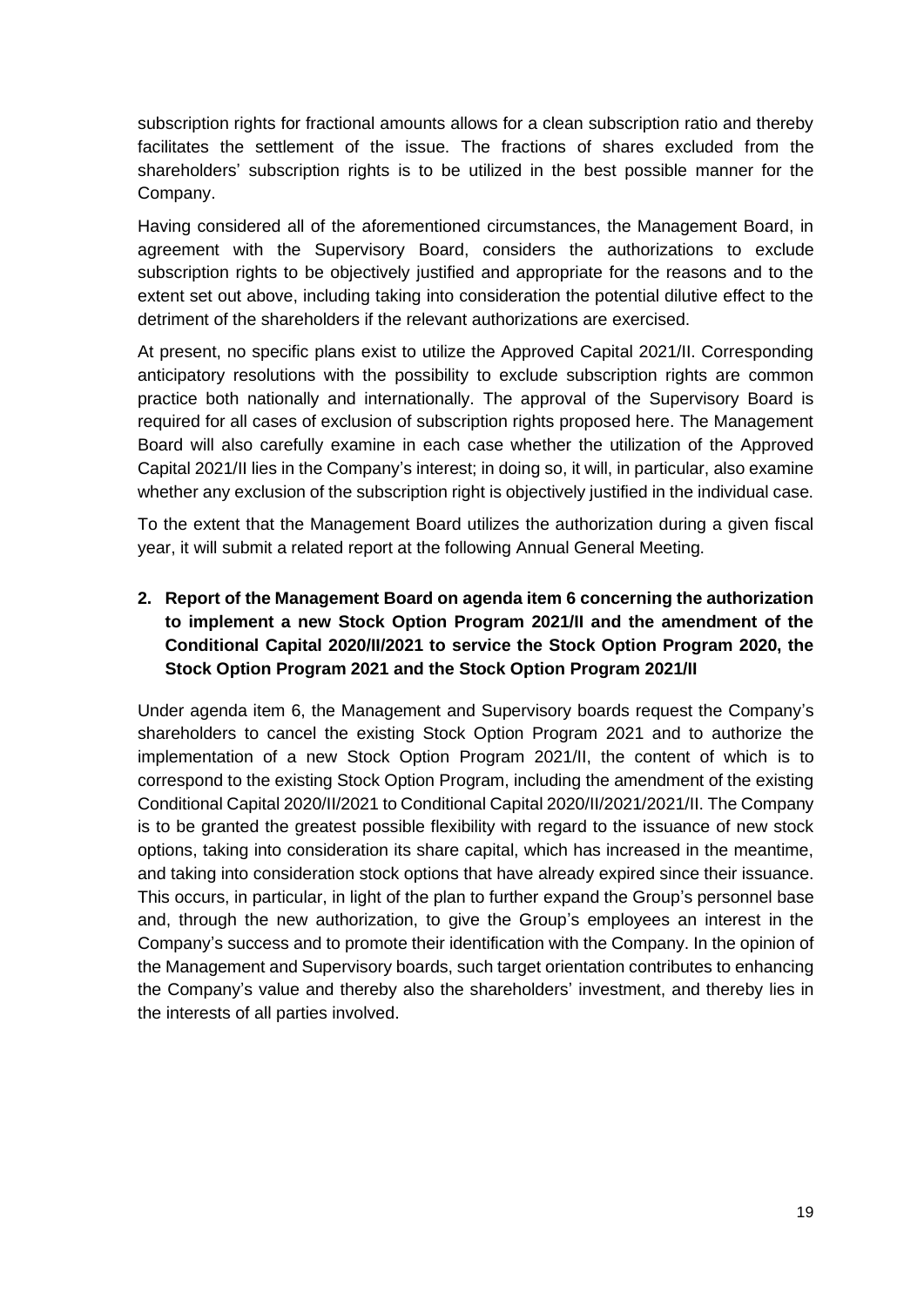## **III. Further information and notes**

### **1. Virtual Annual General Meeting**

The Management Board, with Supervisory Board consent, has decided to hold the Annual General Meeting in accordance with the Act on Measures in Company, Cooperative, Association, Foundation and Home Ownership Law to Combat the Effects of the COVID-19 Pandemic (Article 2 of the Act to Mitigate the Consequences of the COVID-19 Pandemic under Civil, Insolvency and Criminal Procedure Law), as currently amended, as a virtual Annual General Meeting without the physical attendance of the shareholders or their proxies.

For shareholders who have duly registered for the Annual General Meeting, or their proxies, the entire Annual General Meeting, including any answers to questions and the votes, will be broadcast live in both audio and video on the Internet on the website of Northern Data AG at https://ir.northerndata.de/annual-general-meeting/ in the password-protected Internet service. The personal access data required for this purpose will be sent to the shareholders or their proxies together with the "HV-Ticket" (AGM ticket) after registration for the Annual General Meeting.

The use of the password-protected Internet service by a proxy requires that the proxy receives the corresponding access data.

Authorized intermediaries, shareholders' associations, voting advisors and other persons treated as such by Section 135 (8) AktG can also use the password-protected Internet service. The Company will provide them with electronic access upon request.

#### **2. Participation in the virtual Annual General Meeting**

Pursuant to Section 21.3 of the Articles of Association, shareholders who have registered for the Annual General Meeting in textual form and provided the Company with evidence of their shareholding are entitled to attend the virtual Annual General Meeting and to exercise their voting rights. Proof of share ownership must be provided in the form of a certificate issued by the ultimate intermediary in textual form in either German or English. Pursuant to Section 21.4 of the Articles of Association in conjunction with Section 123 (4) AktG, the proof of share ownership must refer to the beginning of the 21st day prior to the Annual General Meeting, which is November 29, 2021, 00.00 CET (record date).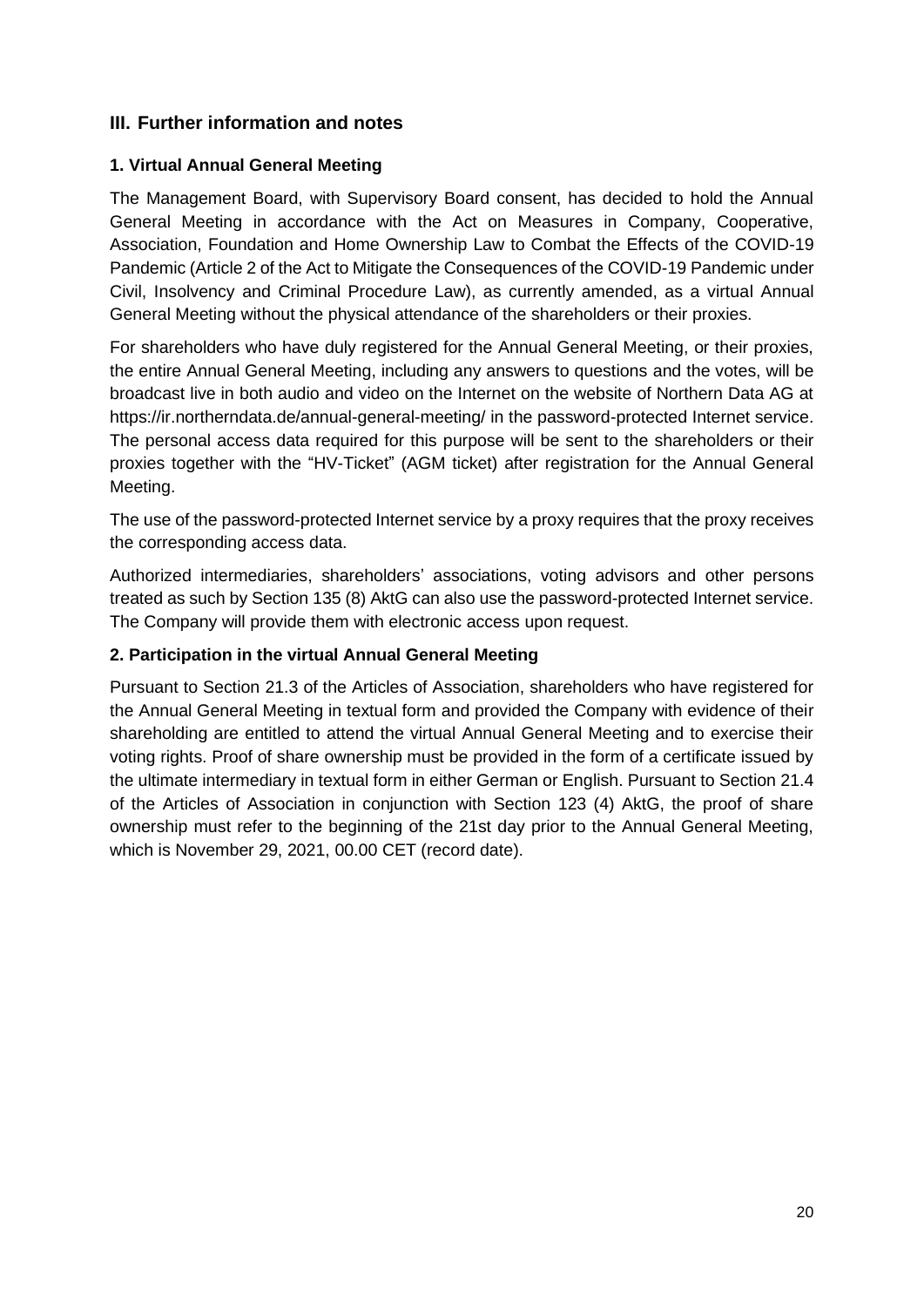The registration and proof of share ownership must be received by the Company at the latest six days prior to the Annual General Meeting, i.e. at the latest on December 13, 2021, 24:00 hours CET, at the following address, fax number or email address:

> Northern Data AG c/o Better Orange IR & HV AG Haidelweg 48 81241 Munich Germany Fax: +49 (0) 89 / 88 96 906-33 or by email at: [anmeldung@better-orange.de](mailto:anmeldung@better-orange.de)

After receipt of the registration and the proof of their shareholding at the above address, the shareholders will be sent an AGM ticket, which contains an integrated proxy authorization form as well as a proxy authorization and instruction form for the AGM. The forms for this purpose are also available on the Internet on the Northern Data AG website at https://ir.northerndata.de/annual-general-meeting/.

In order to ensure timely receipt of the AGM ticket, we ask shareholders to ensure early receipt of the registration and proof of their shareholding at the Company. Receipt of the AGM ticket is not a prerequisite for issuing proxy authorizations and instructions (to the Company proxy) by form, although all of the options in the password-protected Internet service can only be used with the aid of the access data printed on the AGM ticket.

Shares are not blocked by registering for the Annual General Meeting. Shareholders can consequently continue to freely dispose of their shares after registration. As far as the Company is concerned, only those persons who have provided proof of share ownership as of the record date shall be deemed shareholders for the purpose of participating in the virtual Annual General Meeting and exercising voting rights; changes in the shareholding after the record date shall have no significance for the scope and exercise of participation and voting rights.

## **3. Voting by electronic absentee ballot**

Shareholders and their proxies can cast their votes by means of electronic communication (postal vote). Only those shareholders who have duly registered and provided proof of their shareholding are entitled to exercise their voting rights by way of electronic postal voting – either in person or by proxy.

Voting takes place electronically (with the appropriate access data, see above under section 1) via the password-protected Internet service in accordance with the procedure provided for this purpose on the Northern Data AG website at https://ir.northerndata.de/annual-generalmeeting/.

Postal votes can be cast via the password-protected Internet service on the Northern Data AG website at <https://ir.northerndata.de/annual-general-meeting/> in accordance with the procedure provided for this purpose from November 29, 2021 until the start of voting on the agenda items at the virtual Annual General Meeting on December 20, 2021.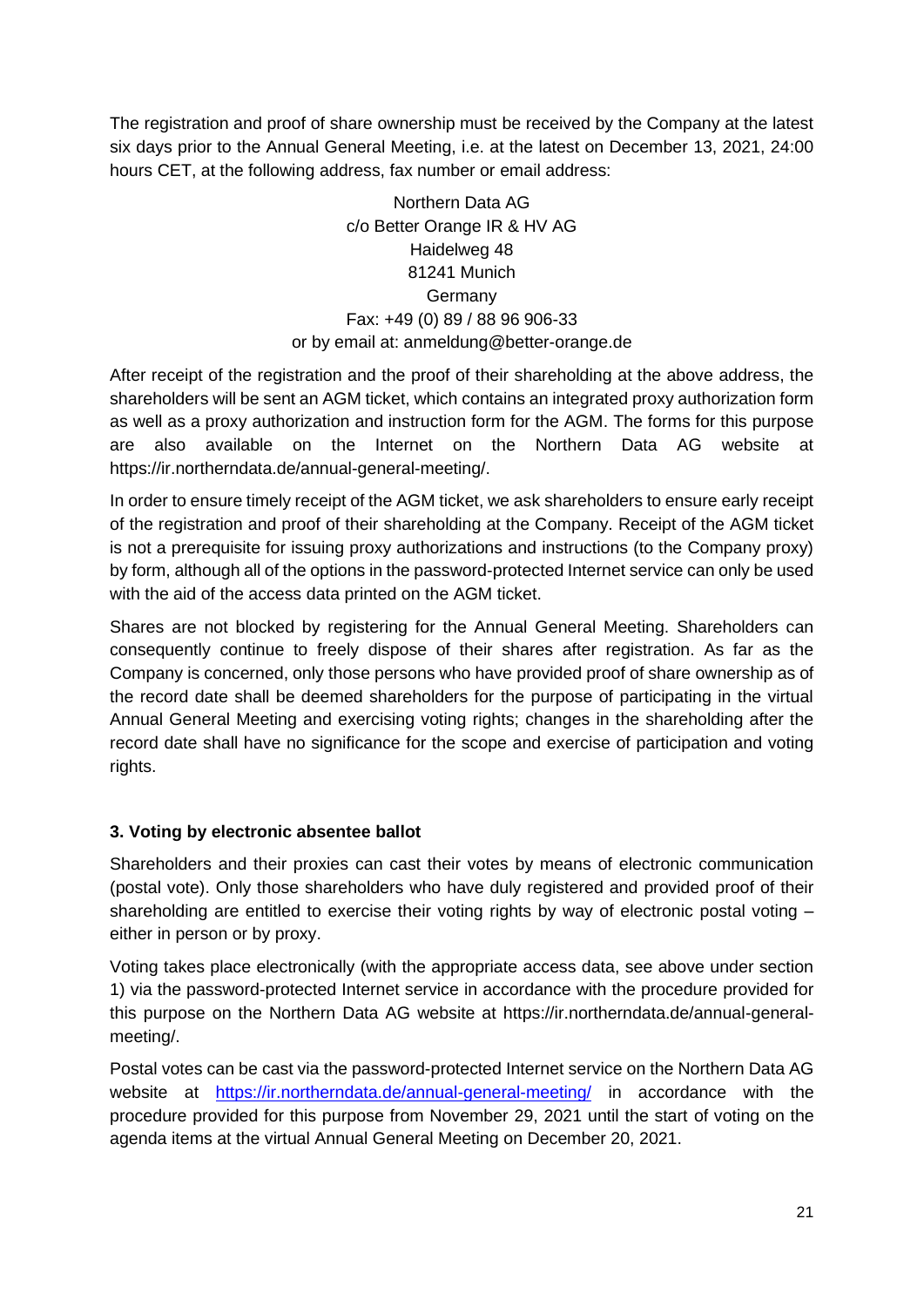## **4. Procedure for voting by proxy**

Shareholders and their proxies can also have their voting rights be exercised by a proxy, for example by their custodian bank, a shareholders' association or another person of their choice.

However, proxies (with the exception of the Company's proxies) cannot physically participate in the virtual Annual General Meeting. They can only exercise the voting right for shareholders they represent by means of electronic postal voting or by granting (sub)proxy authorization to the proxies appointed by the Company.

The use of the password-protected Internet service by the authorized representative requires that the authorized representative receives the corresponding access data.

As a service, the Company offers its shareholders and their proxies the opportunity to be represented at the Annual General Meeting by proxies appointed by the Company in accordance with instructions issued. The proxies will exercise the shareholders' voting rights in accordance with the instructions given to them. Even if a proxy has been granted, they are only authorized to exercise voting rights if express instructions have been given. The proxies do not accept any instructions to ask questions or bring motions or to file objections against resolutions of the Annual General Meeting.

Proper registration by the shareholder or the proxy is also required in all cases of authorization; furthermore, proof of the proxy's shareholding is also required in such cases.

If the shareholder authorizes more than one person, the Company can reject one or more of such persons.

The granting of the proxy authorization, its amendment, its revocation and the proof of authorization vis-à-vis the Company require text form. Exceptions may be made for the granting of proxy authorizations to intermediaries (e.g. banks) and – insofar as they are treated as equivalent pursuant to Section 135 (8) AktG  – shareholders' associations, voting advisors and persons who offer their services to shareholders on a commercial basis for the exercise of voting rights at the Annual General Meeting, and the revocation of such proxy authorizations as well as the corresponding evidence vis-à-vis the Company; with regard to the form to be observed in this respect, we request our shareholders to consult with the aforementioned persons.

The issuance of instructions to the Company proxies as well as the revocation or amendment of these instructions require text form.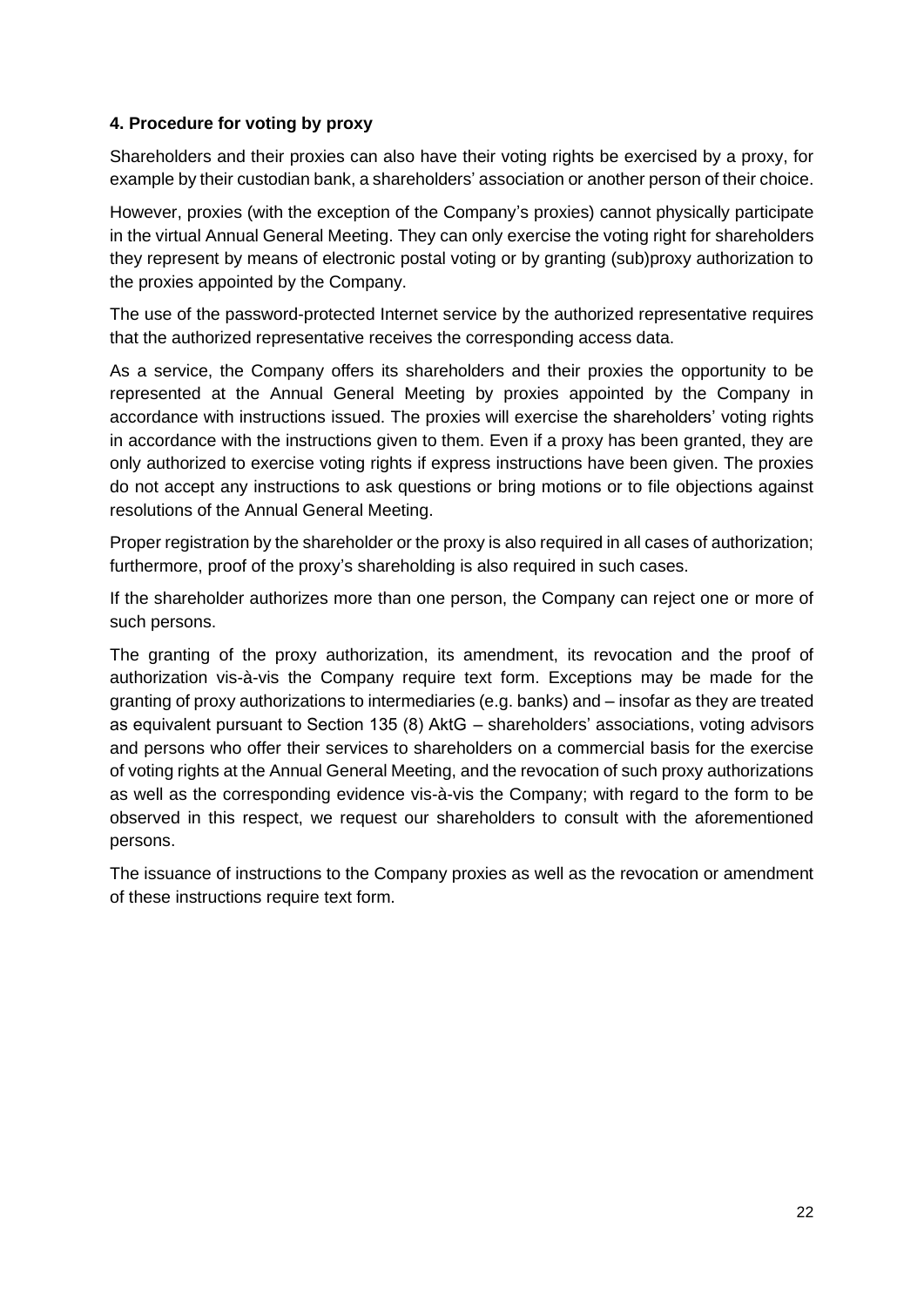The following address, fax number or email address will be available until December 19, 2021, 24:00 CET, for the granting of proxy authorizations to the Company, the transmission of proof of a proxy authorization declared to the proxies, and for the amendment and revocation of proxy authorizations:

> Northern Data AG c/o Better Orange IR & HV AG Haidelweg 48 81241 Munich Germany Fax: +49 (0) 89 / 88 96 906-55 Email: northerndat[a@better-orange.de](mailto:anmeldung@better-orange.de)

In addition, the password-protected Internet service (with the corresponding access data, see section 1 above) will be available for this purpose – from November 29, 2021 as well as during the virtual Annual General Meeting – in accordance with the procedure provided for this purpose on the website of Northern Data AG at https://ir.northerndata.de/annual-generalmeeting/.

The issuance, revocation and amendment of instructions to the Company proxies are possible at the aforementioned address, fax number or email address until December 19, 2021, 24:00 hours CET.

In addition, the password-protected Internet service on the website of Northern Data AG at https://ir.northerndata.de/annual-general-meeting/ will be available for this purpose from November 29, 2021 until the start of voting on the agenda items in the virtual General Meeting in accordance with the procedure provided for this purpose, using the relevant access data (see section 1 above).

# **5. Right to ask questions pursuant to Article 2 Section 1 (2) COVID-19 Act**

In a general meeting held pursuant to Article 2 Section 1 (2) COVID-19 Act without the physical attendance of shareholders and their proxies, the duly registered shareholders or their proxies are to be granted a right to ask questions by way of electronic communication. In order to ensure that the questions can be answered under the less favorable conditions of the COVID-19 pandemic, the Management Board has decided, with Supervisory Board consent, that in accordance with Article 2 Section 1 (2) Clause 2 COVID-Act questions are to be submitted to the Company in German via the password-protected Internet service on the website of Northern Data AG at https://ir.northerndata.de/annual-general-meeting/ by no later than Saturday, December 18, 2021, 24:00 hours CET, in accordance with the procedure provided for this purpose, using the relevant access data (see section 1).

Pursuant to Article 2 Section 1 (2) COVID-19 Act, the Management Board is to decide at its discretion on how to respond to questions.

# **6. Filing of oppositions**

Shareholders or their proxies exercising voting rights have the right to object to a resolution of the Annual General Meeting via the password-protected Internet service on the website of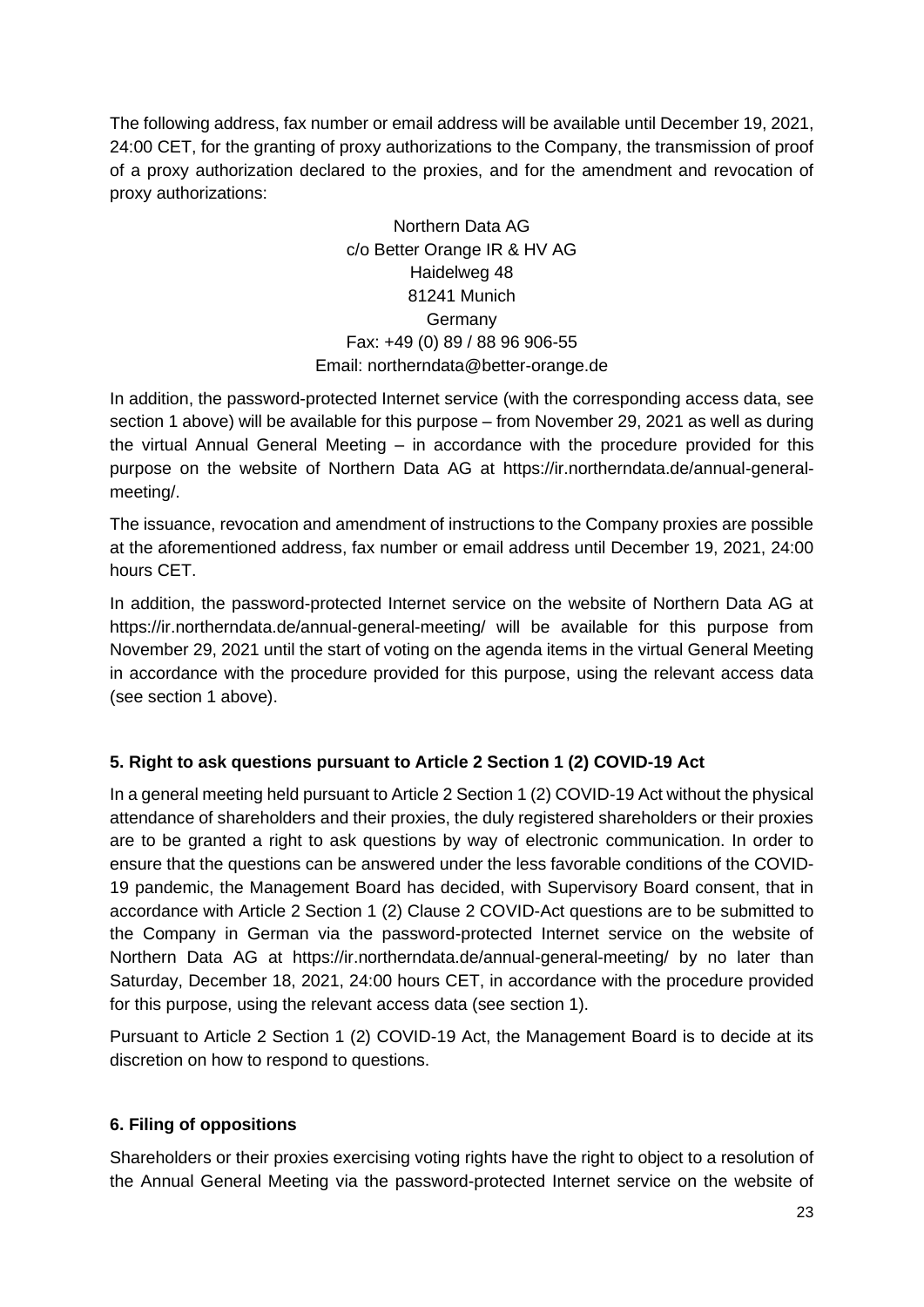Northern Data AG at https://ir.northerndata.de/annual-general-meeting/ in accordance with the procedures provided for this purpose using the relevant access data (see section 1) during the Annual General Meeting, i.e. from the opening of the General Meeting until its closing, for the record of the notary.

## **7. Motions and election proposals by shareholders**

Motions by shareholders against a proposal by the management on a specific agenda item in accordance with Section 126 (1) AktG, and nominations by shareholders for the election of Supervisory Board members or auditors in accordance with Section 127 AktG, should be addressed exclusively to:

> Northern Data AG c/o Better Orange IR & HV AG Haidelweg 48 81241 Munich Germany Fax: +49 (0) 89 / 88 96 906-55 Email: antraege@better-orange.de

Countermotions and election proposals from shareholders received at this address, fax number or email address by December 5, 2021, 24:00 hours CET, and meeting the further requirements of Sections 126, 127 AktG, as well as any comments by the management, will be made available to the other shareholders on the website of Northern Data AG at https://ir.northerndata.de/annual-general-meeting/. Applications addressed otherwise will not be considered.

Motions or nominations by shareholders that are to be made available pursuant to Section 126 or Section 127 AktG shall be deemed to have been made at the meeting if the shareholder making the motion or submitting the nomination is duly authorized and has registered for the Annual General Meeting.

## **8. Information concerning data protection**

The Company processes the following categories of personal data of its shareholders and their proxies in connection with the conduct of the General Meeting: Contact details (e.g. name or email address), information on the shares held by each individual shareholder (e.g. number of shares) and administrative data (e.g. AGM ticket number). The processing of personal data in the context of the Annual General Meeting is based on Article 6 (1) subsection c of the General Data Protection Regulation (GDPR). According to this provision, the processing of personal data is lawful if the processing is necessary for compliance with a legal obligation. The Company is legally obligated to invite its shareholders to participate in a Shareholders' General Meeting. The processing of the above categories of personal data is indispensable in order to comply with this obligation. The Company's shareholders cannot register for the Annual General Meeting without providing their personal data.

The Company is responsible for data processing. The contact details of the individual responsible are: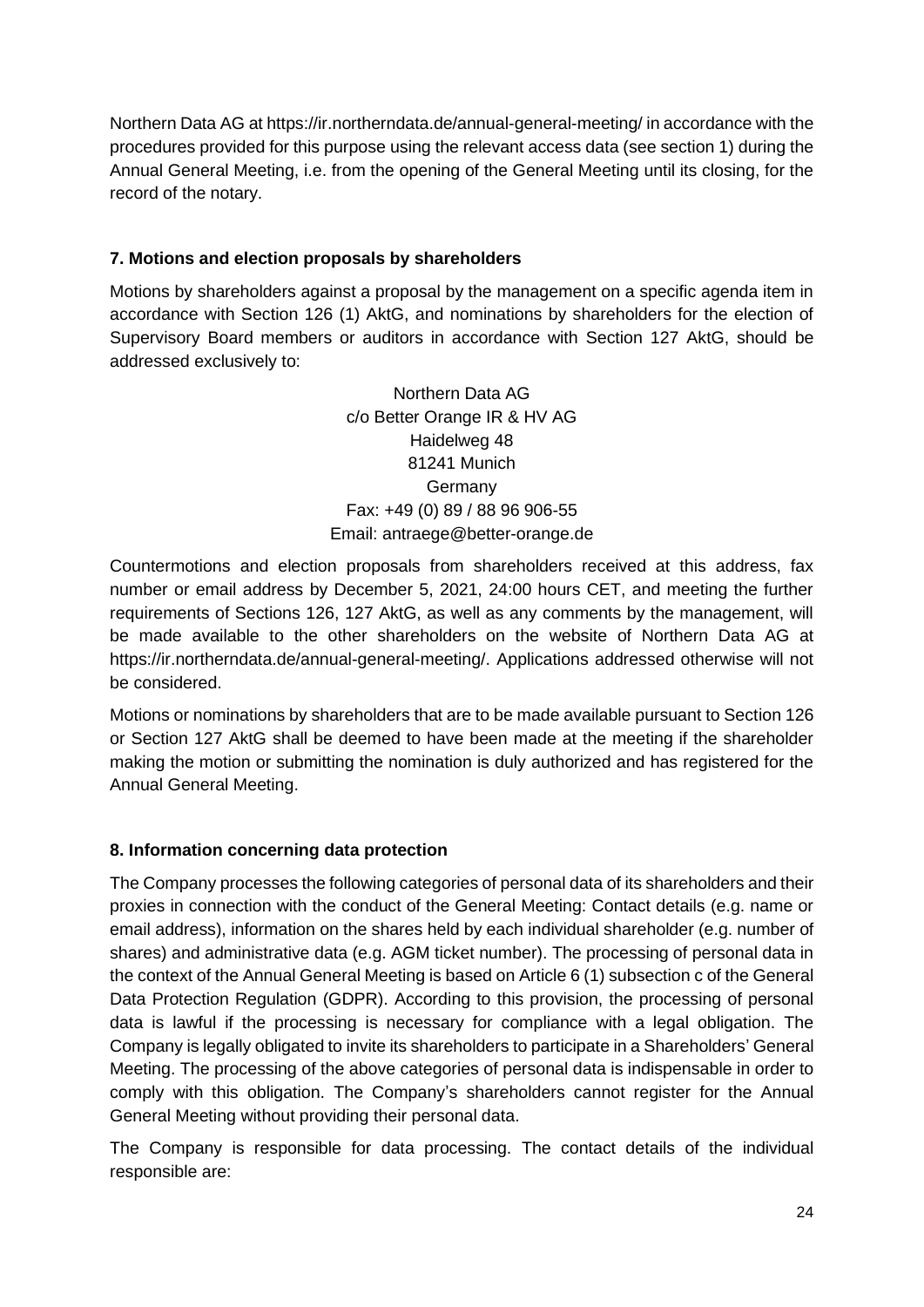# Northern Data AG An der Welle 3 60322 Frankfurt am Main Tel.: 49 (0)69 34 87 52 25 Fax: +49 (0)69 34 87 52 96 Email: compliance@northerndata.de

As a matter of principle, personal data relating to the Company's shareholders will not be disclosed to third parties. By way of exception, third parties will also have access to such data if they have been engaged by the Company to provide services in connection with the implementation of the Annual General Meeting. These are typical AGM service providers, such as AGM agencies, lawyers and auditors. The service providers receive personal data only to the extent necessary for the provision of the service.

Within the scope of the statutory right to inspect the list of participants in the Annual General Meeting, other participants and shareholders can inspect the data recorded in the list of participants regarding the Company's shareholders. Their personal data will also be published in the context of requests for additions to the agenda, countermotions or nominations for election that require publication, if such requests are submitted by the Company's shareholders.

The above data will be kept for up to three years (albeit not less than two years) after the end of the AGM, depending on the individual case, and will then be deleted, unless further processing of the data remains necessary in an individual case in order to process applications, decisions or legal proceedings relating to the AGM.

Shareholders have the right to obtain information about stored personal data relating to them free of charge upon request. In addition, shareholders have the right to the correction of inaccurate data relating to them, the right to request the restriction of processing of data that have been processed too extensively, and the right to have personal data that have been processed unlawfully or stored for an excessively long period be deleted (insofar as this does not conflict with any legal obligation to retain data, and no other reasons exist pursuant to Article 17 (3) GDPR). Moreover, shareholders have the right to transfer all data they have provided to the Company in a common file format (right to "data portability"). In order to exercise their rights, it is sufficient for the respective shareholder to send an email to the following address

## compliance@northerndata.de.

Furthermore, shareholders also have the right to lodge a complaint with a data protection regulator.